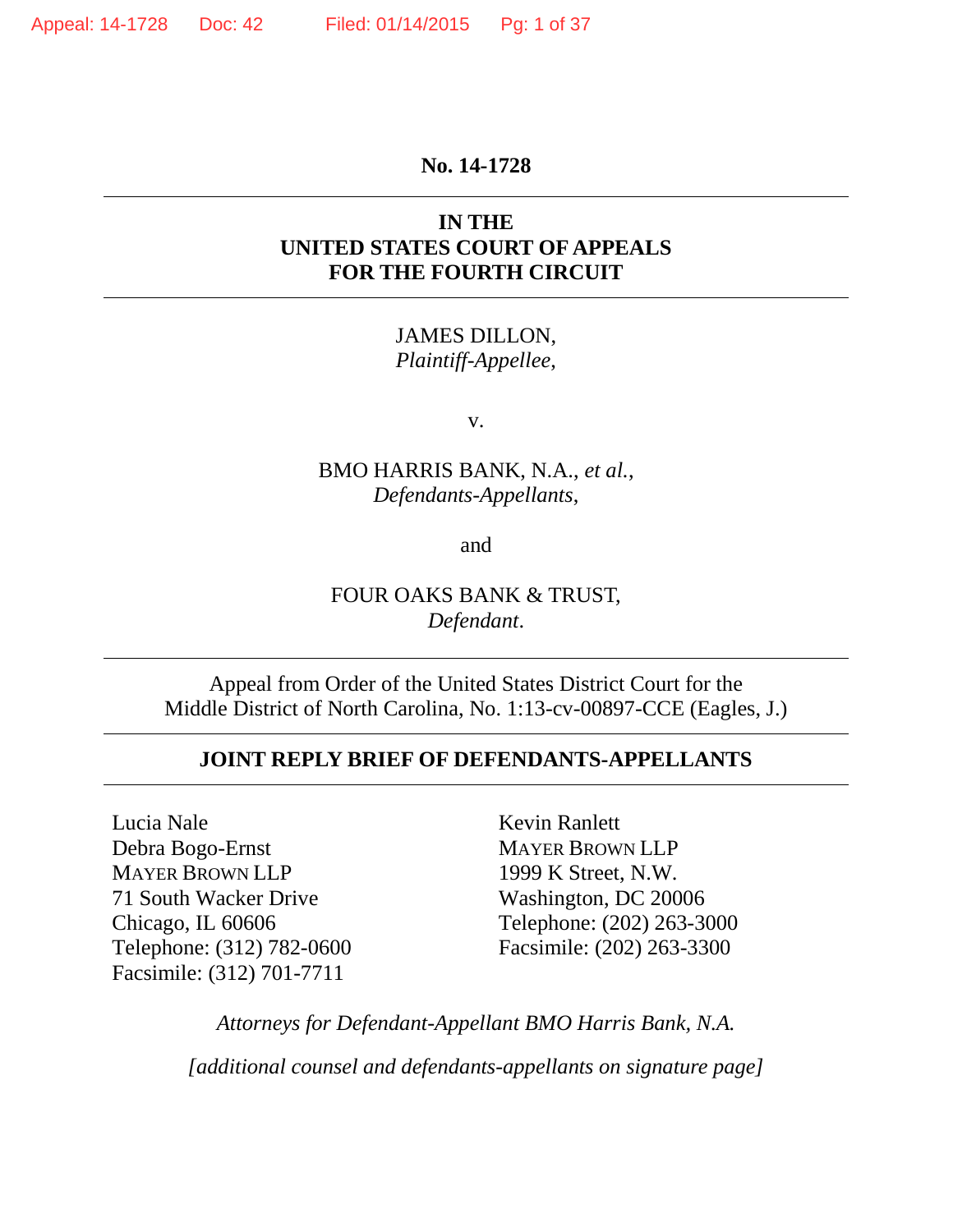# **TABLE OF CONTENTS**

# **Page**

| I.      |                                                                                                                                                      |                                                                                                                 |  |  |  |
|---------|------------------------------------------------------------------------------------------------------------------------------------------------------|-----------------------------------------------------------------------------------------------------------------|--|--|--|
| $\Pi$ . | THE COURT BELOW ERRED BY SUBJECTING DEFENDANTS'<br>RENEWED MOTIONS TO ENFORCE DILLON'S ARBITRATION<br>AGREEMENTS TO THE STANDARD FOR RECONSIDERATION |                                                                                                                 |  |  |  |
|         | A <sub>1</sub>                                                                                                                                       | The District Court's Decision To Apply A Reconsideration                                                        |  |  |  |
|         | <b>B.</b>                                                                                                                                            | The FAA And An Unbroken Line Of Case Law Required The                                                           |  |  |  |
| III.    | THE RECONSIDERATION STANDARD<br>EVEN IF<br><b>WERE</b><br>APPLICABLE, DEFENDANTS' RENEWED MOTIONS                                                    |                                                                                                                 |  |  |  |
|         | A <sub>1</sub>                                                                                                                                       | Refusing To Consider Defendants' Renewed Motions Would                                                          |  |  |  |
|         | B.                                                                                                                                                   | BMO Harris Demonstrated That Its New Evidence Of Dillon's<br>Arbitration Agreement Was Previously Unavailable24 |  |  |  |
|         |                                                                                                                                                      |                                                                                                                 |  |  |  |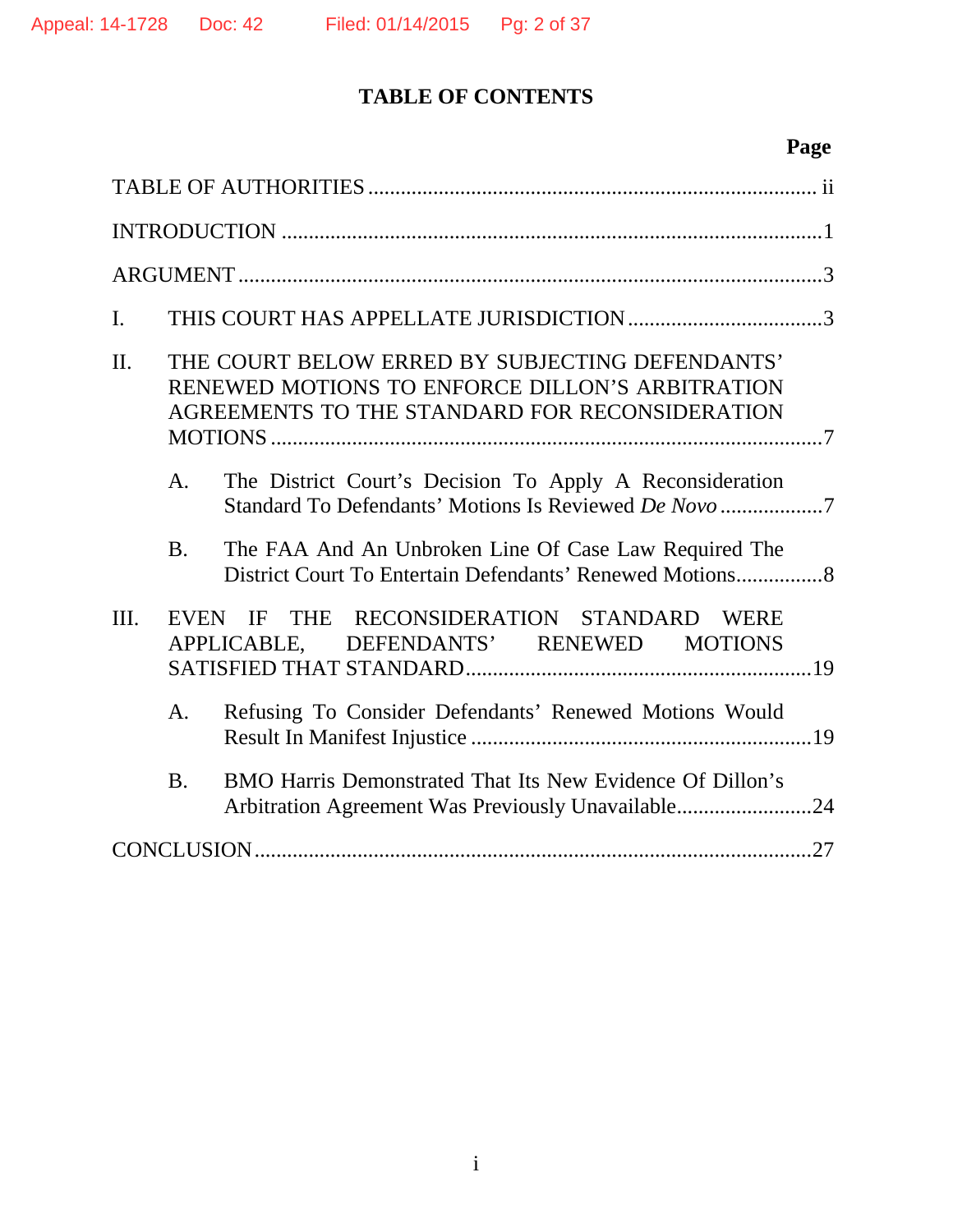# **TABLE OF AUTHORITIES**

## **Cases**

| Alascom, Inc. v. ITT N. Elec. Co.,               |
|--------------------------------------------------|
| Am. Canoe Ass'n v. Murphy Farms, Inc.,           |
| Am. Express Co. v. Italian Colors Rest.,         |
| Arthur Andersen LLP v. Carlisle,                 |
| Behrens v. Pelletier,                            |
| Bender Square Partners v. Factory Mut. Ins. Co., |
| Bernal v. Sw. & Pac. Specialty Fin., Inc.,       |
| Bernal v. Sw. & Pac. Specialty Fin., Inc.,       |
| Brisco v. Schreiber,                             |
| Cortec Indus., Inc. v. Sum Holding, L.P.,        |
| Cozza v. Network Assocs.,                        |
| Darcangelo v. Verizon Commc'ns, Inc.,            |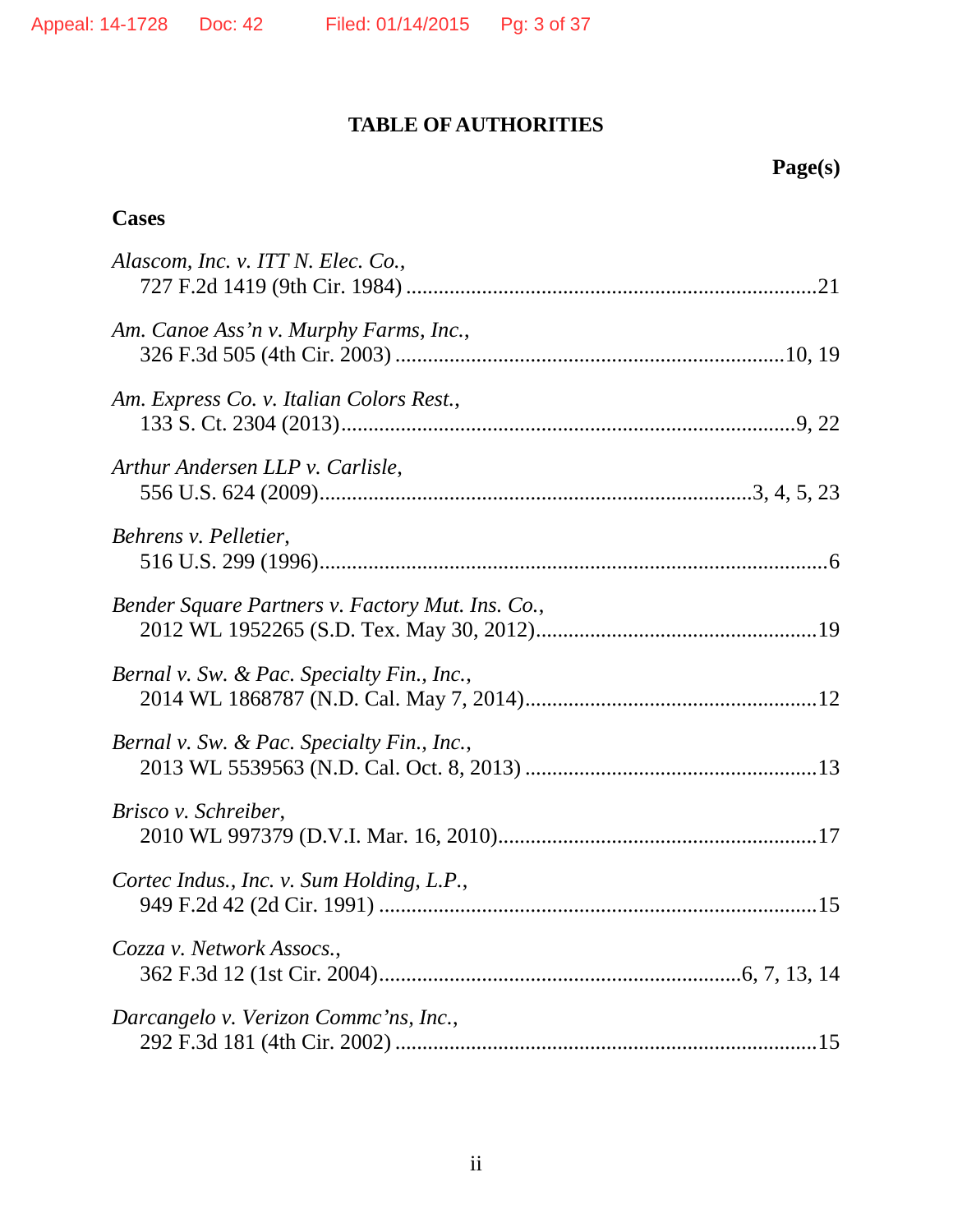## **TABLE OF AUTHORITIES (continued)**

| Drews Distrib., Inc. v. Silicon Gaming, Inc.,                                                   |
|-------------------------------------------------------------------------------------------------|
| Elder v. BMO Harris Bank, N.A.,<br>No. 8:13-cv-03043 (D. Md. Dec. 23, 2013), appeal voluntarily |
| ESAB Grp., Inc. v. Zurich Ins. PLC,                                                             |
| Goldberg v. C.B. Richard Ellis, Inc.,                                                           |
| Graham v. BMO Harris Bank, N.A.,                                                                |
| Griffin v. Yellow Transp., Inc.,                                                                |
| Guidotti v. Legal Helpers Debt Resolution, LLC,                                                 |
| Gunson v. BMO Harris Bank, N.A.,                                                                |
| Holland v. Pardee Coal Co.,                                                                     |
| Howard v. Ferrellgas Partners, L.P.,                                                            |
| In re Bunting Bearings Corp.,                                                                   |
| In re Cusano,                                                                                   |
| In re Pisgah Contractors, Inc.,                                                                 |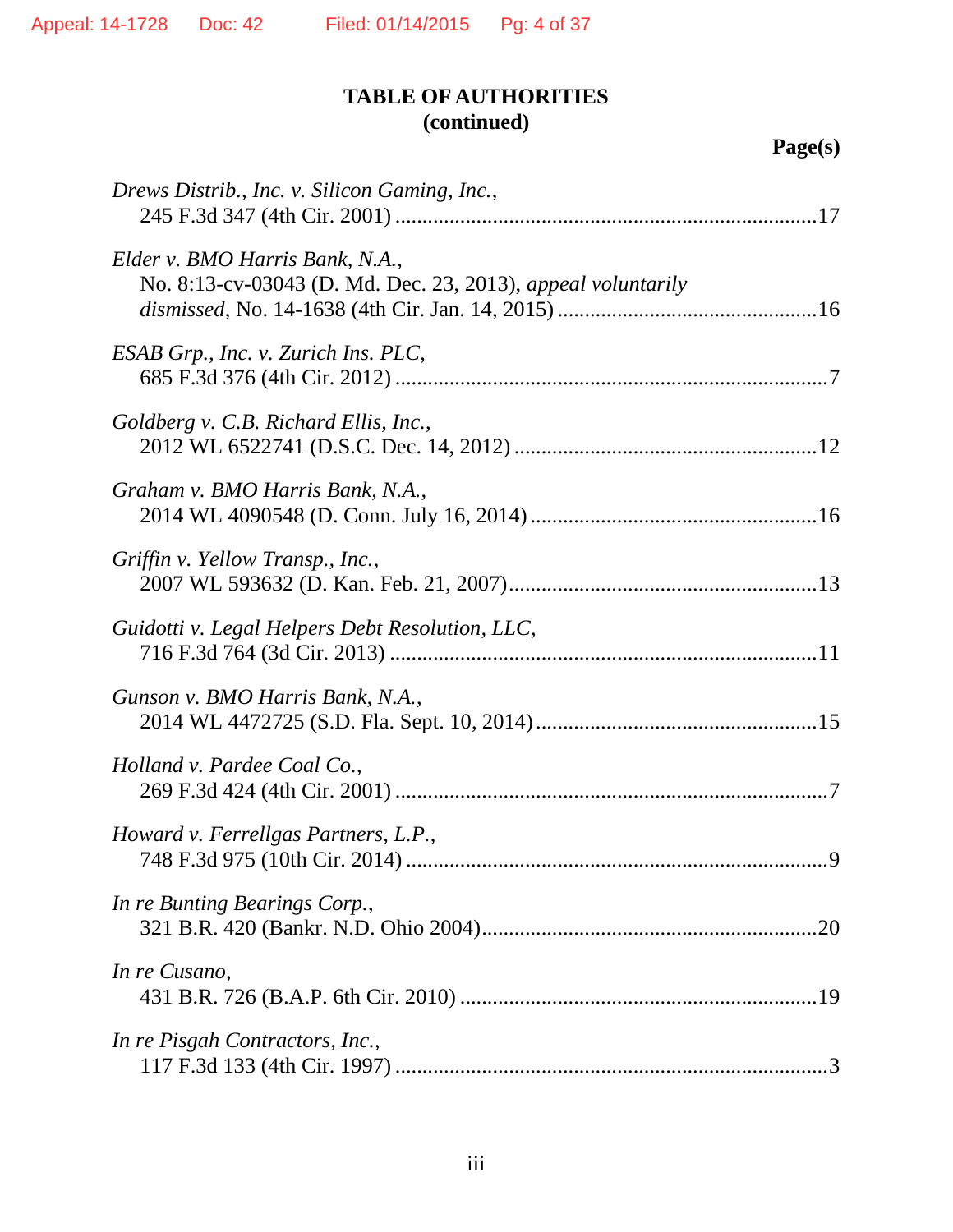## **TABLE OF AUTHORITIES (continued)**

| In re Wade,                                                          |
|----------------------------------------------------------------------|
| Kansas Gas & Elec. Co. v. Westinghouse Elec. Corp.,                  |
| Lozano v. AT&T Wireless Servs., Inc.,                                |
| Mitsubishi Motors Corp. v. Soler Chrysler-Plymouth, Inc.,            |
| Moses H. Cone Mem'l Hosp. v. Mercury Constr. Corp.,                  |
| New Beckley Mining Corp. v. Int'l Union, United Mine Workers of Am., |
| Norfolk Fed'n of Bus. Dists. v. Dep't of Hous. & Urban Dev.,         |
| Oblix, Inc. v. Winiecki,                                             |
| Riley v. BMO Harris Bank, N.A.,                                      |
| Stone v. Pennsylvania Merchant Group, Ltd.,                          |
| Stringfield v. GGNSC Tifton, LLC,                                    |
| Umbenhower v. Copart, Inc.,                                          |
| United States v. Han,                                                |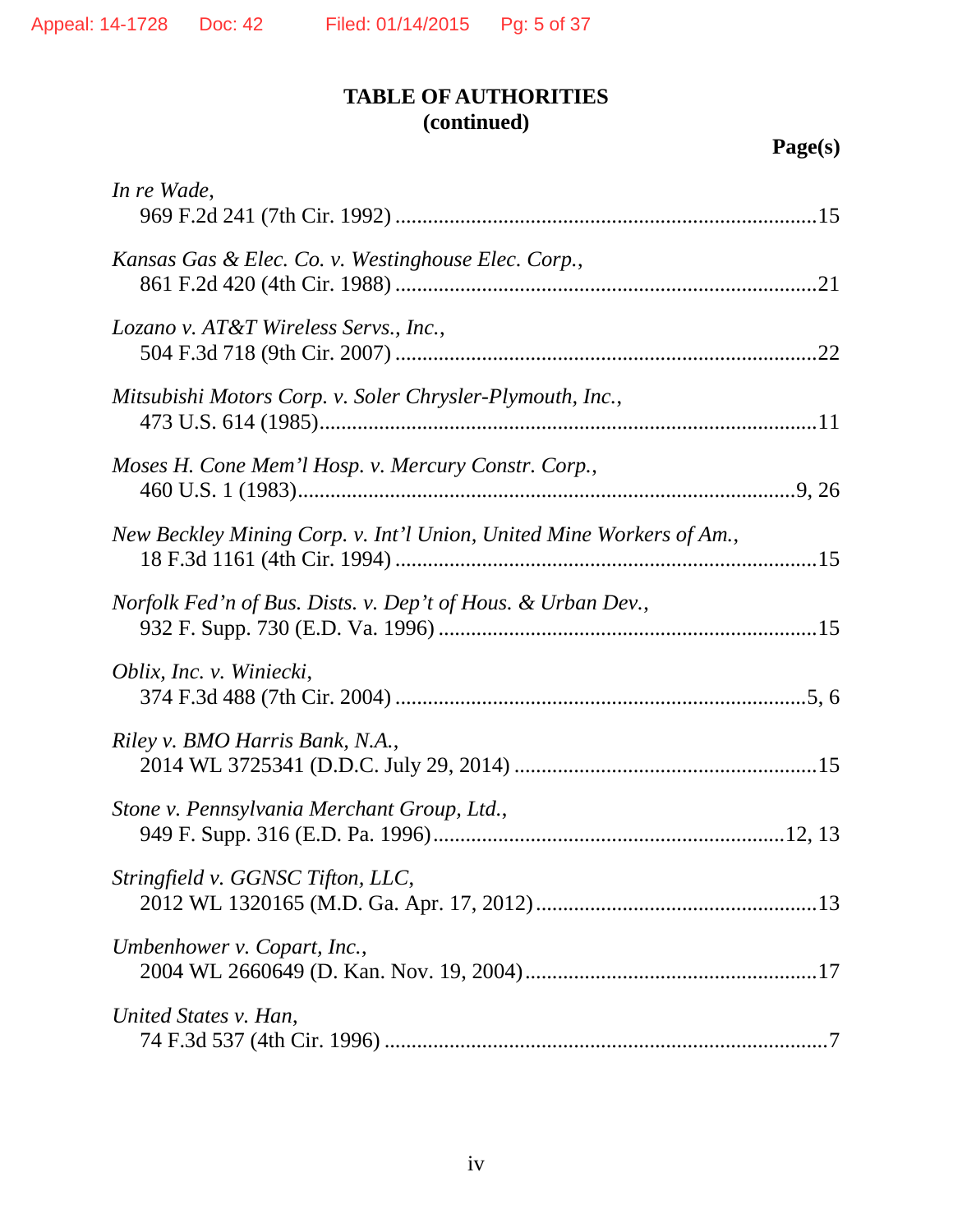## **TABLE OF AUTHORITIES** (continued)

Page(s)

## **Statutes and Rules**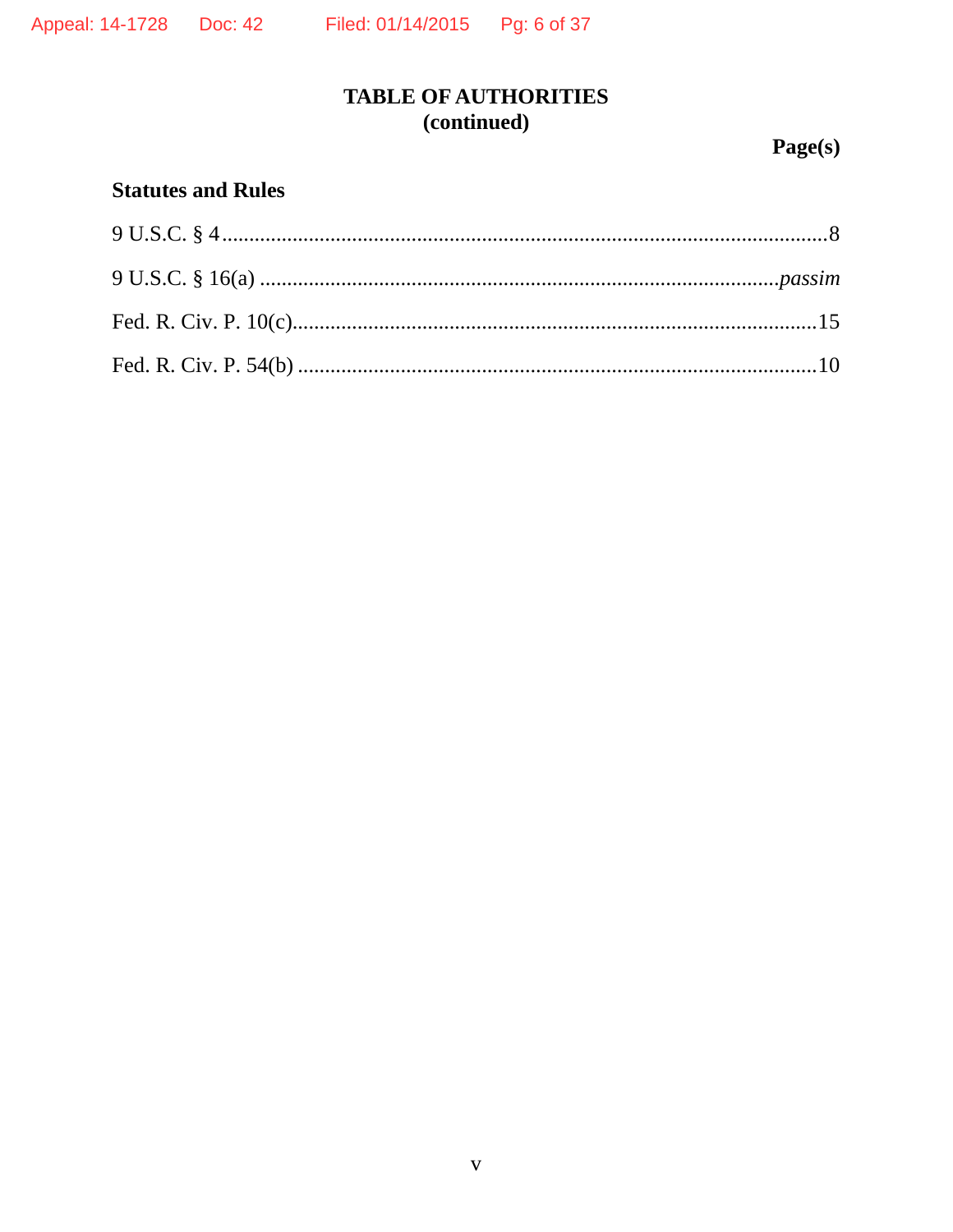#### **INTRODUCTION**

Plaintiff James Dillon opposes arbitration. But tellingly, he does not deny that he entered into the arbitration agreements that Defendants have invoked. Nor does he assert—as he did below—that Defendants cannot enforce those agreements. As he concedes (Ans. Br. 12), every other district court to rule in the dozen copycat putative class actions his counsel has filed has held that the plaintiffs' arbitration agreements are enforceable (Opening Br. 5 & n.4).

Dillon therefore avoids any mention of the merits of Defendants' requests for arbitration. Instead, he argues that those requests were procedurally improper. The district court had denied Defendants' initial requests based on Dillon's objection that Defendants had not submitted declarations from third parties authenticating his arbitration agreements, even though Dillon did not deny that those agreements were genuine. Defendants then obtained those declarations and renewed their motions to enforce Dillon's arbitration agreements. The district court denied the renewed motions as improper requests for reconsideration of its earlier order. But in doing so, the court disregarded the Federal Arbitration Act ("FAA"), 9 U.S.C. §§ 1-16, which requires that courts faced with a dispute over the existence of an arbitration agreement permit further factual development rather than foreclose arbitration altogether. Dillon has no explanation for why court after court has concluded that the merits of requests for arbitration must be considered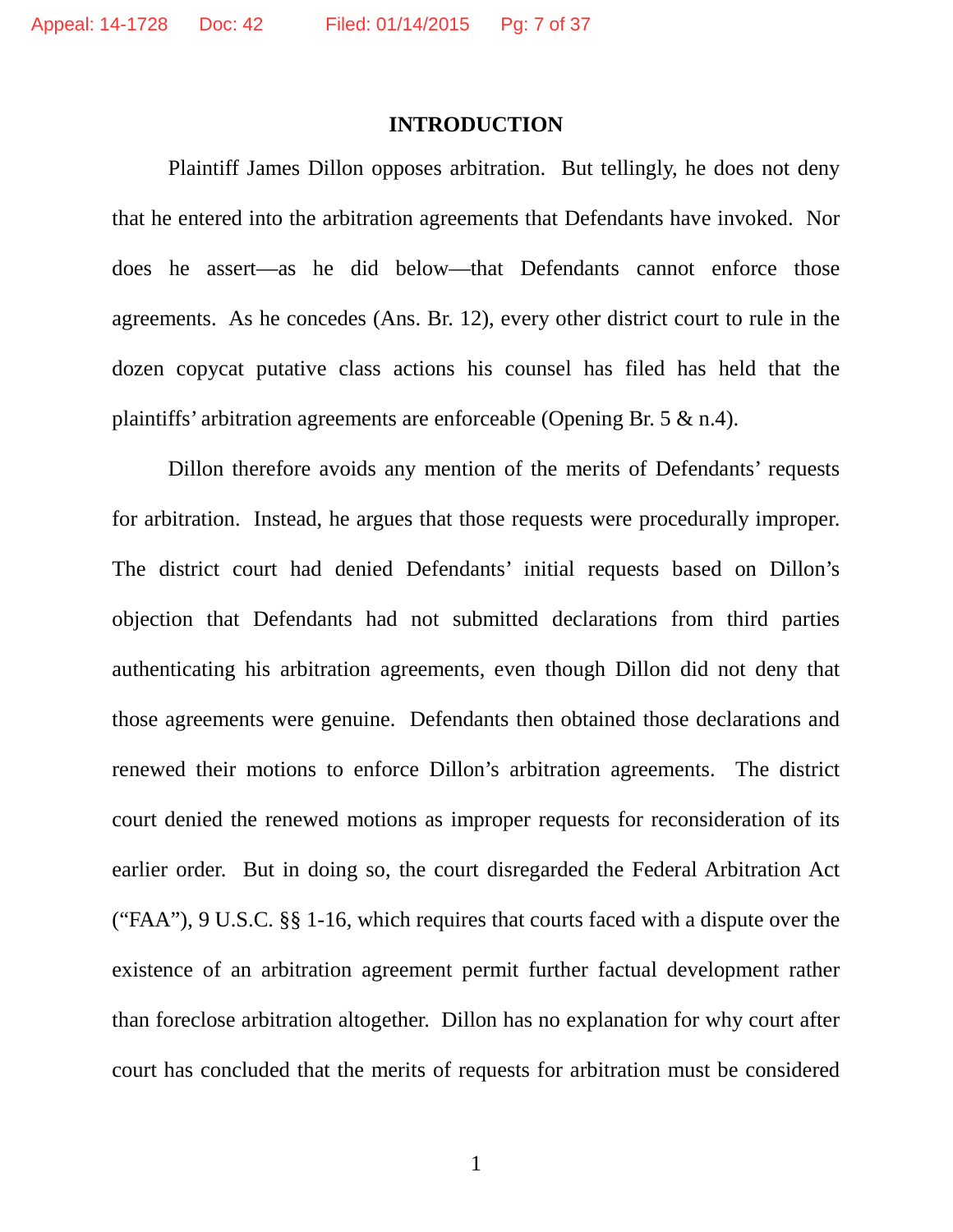under these circumstances—without subjecting them to the high bar for motions for reconsideration, as the court below did here.

Moreover, even if Defendants' renewed motions were subject to a heightened reconsideration standard, the district court's denial of those motions was an abuse of discretion. The court considered only one factor—the interest in finality of interlocutory orders. But the court disregarded the much stronger countervailing equities, including the strength of the motions, the public interest in enforcing arbitration agreements, and the prejudice to Defendants. Dillon similarly ignores these factors. Nor does he explain why the third-party authenticating declaration that defendant BMO Harris Bank, N.A. ("BMO Harris") had submitted was not newly available evidence warranting reconsideration. He suggests that BMO Harris might have been able to persuade the third-party lender to provide the declaration in connection with the initial motion to compel arbitration. But he ignores the district court's finding that the lender had refused BMO Harris's request, as well as the fact that the lender could have invoked tribal immunity to resist any subpoena.

In sum, the order below should be reversed. The dozen copycat cases filed by Dillon's counsel have all been sent to arbitration or voluntarily dismissed. The same result should occur here.

2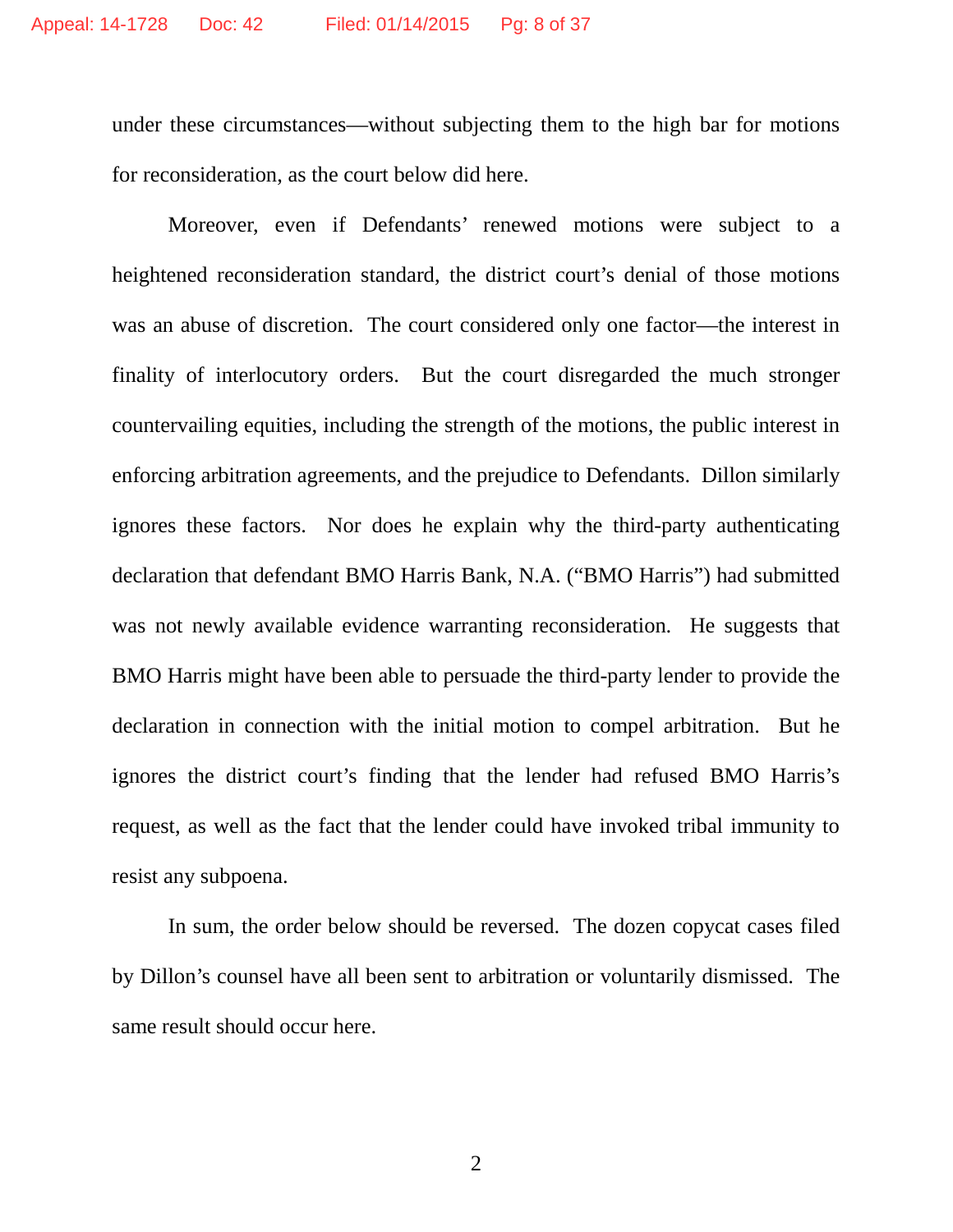#### **ARGUMENT**

#### **I. THIS COURT HAS APPELLATE JURISDICTION.**

Dillon's challenge to this Court's jurisdiction cannot be squared with the plain language of the FAA as well as Supreme Court precedent that Dillon fails to acknowledge, much less refute.

As Defendants explained in opposing Dillon's motion to dismiss this appeal (Dkt. No. 20-1), Section 16(a) of the FAA grants this Court jurisdiction to review the district court's order. Section 16(a) states that "[a]n appeal may be taken from . . . an order . . . refusing" to enforce an arbitration agreement. 9 U.S.C. § 16(a). In other words, "Section 16(a) provides that an appeal *may be taken from any order* favoring litigation over arbitration." *In re Pisgah Contractors, Inc.*, 117 F.3d 133, 135 (4th Cir. 1997) (emphasis by Court). Thus, because Defendants' renewed motions sought arbitration (*e.g.*, DE123, at 2) and the order below denied arbitration (JA437), Section 16(a) provides this Court with appellate jurisdiction.

Dillon nonetheless asserts that the order below is not appealable under Section 16(a) because the district court treated Defendants' renewed motions as "motions for reconsideration." Ans. Br. 2-3. But Dillon is assuming that a district court's *grounds* for denying arbitration are relevant to jurisdiction under Section 16(a). The Supreme Court rejected that assumption in *Arthur Andersen LLP v. Carlisle*, 556 U.S. 624 (2009). In that case, the Supreme Court held that the "clear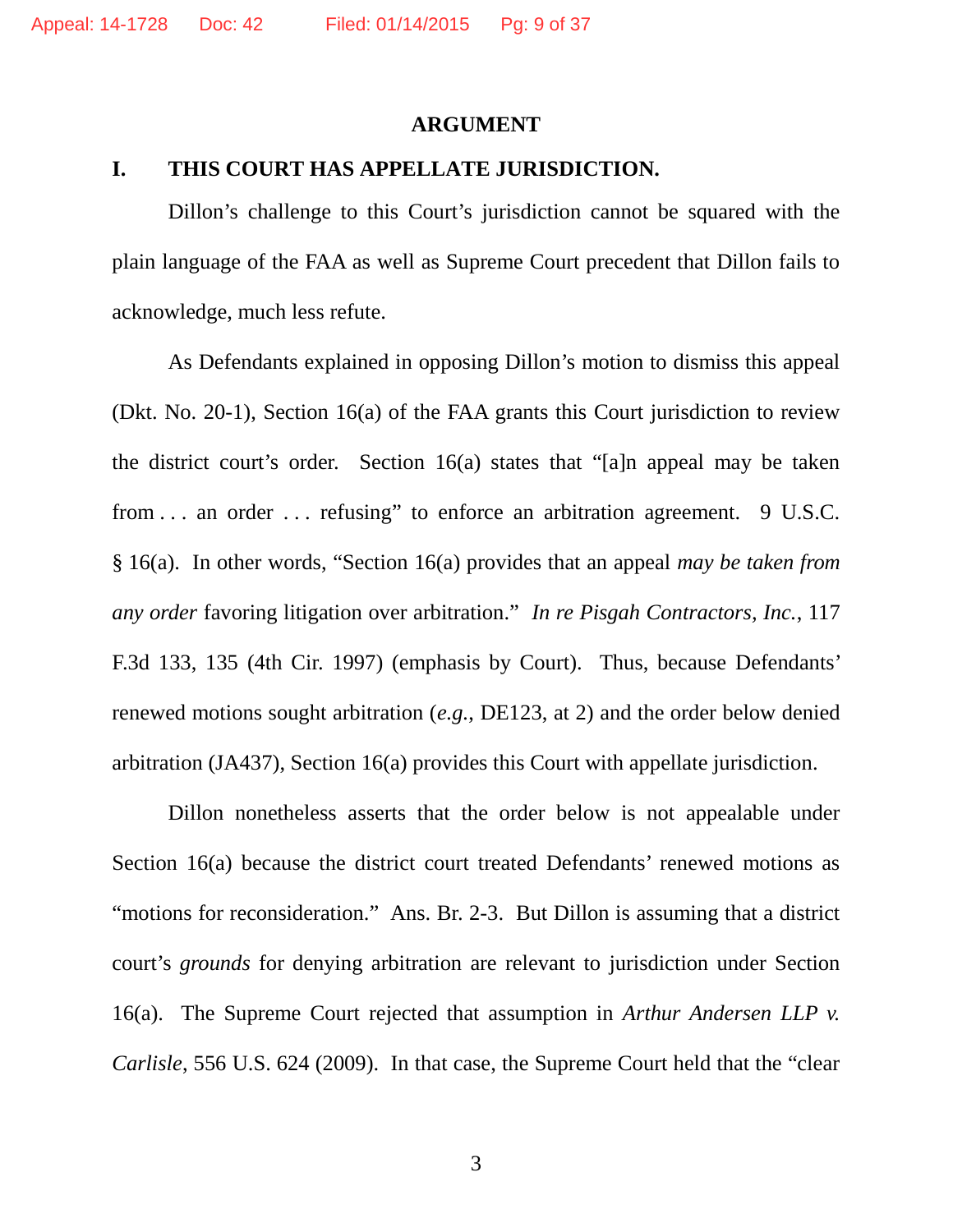and unambiguous terms" of Section 16(a) confirm that "any litigant who asks for a stay [of the action while arbitration is compelled] under § 3 [of the FAA] is entitled to an immediate appeal from denial of that motion—regardless of whether the litigant is in fact eligible for a stay." *Id.* at 627. Any argument to the contrary, the Court explained, would "conflat[e] the jurisdictional question with the merits of the appeal." *Id.* at 628. But Section 16(a), the Court declared, "unambiguously makes the underlying merits irrelevant, for even utter frivolousness of the underlying request" to enforce an arbitration agreement "cannot turn a denial into something other than 'an order . . . refusing'" such a request. *Id.* at 628-29 (quoting 9 U.S.C.  $\S$  16(a)).

*Arthur Andersen* compels rejection of Dillon's jurisdictional challenge. Whether the court below correctly denied Defendants' renewed motions to enforce Dillon's arbitration agreements under the standard for motions for reconsideration is "irrelevant" to this Court's jurisdiction. *Id.* at 628. All that matters is whether those motions requested arbitration. Dillon does not and cannot deny that they did. Indeed, Dillon's failure to address *Arthur Andersen*—despite Defendants' repeated invocations of it (Opening Br. 3; Dkt. No. 20-1, at 2, 10-11)—is telling.<sup>1</sup>

<sup>1</sup> *Arthur Andersen* also refutes Dillon's concern about serial appeals of successive arbitration motions. Ans. Br. 4-6, 8. In *Arthur Andersen*, the Supreme Court rejected the assertion that its interpretation of Section 16(a) "will produce a long parade of horribles . . . [and] permit<sup>[]</sup> frivolous interlocutory appeals." 556 U.S. at 629. "Even if these objections could surmount the plain language of the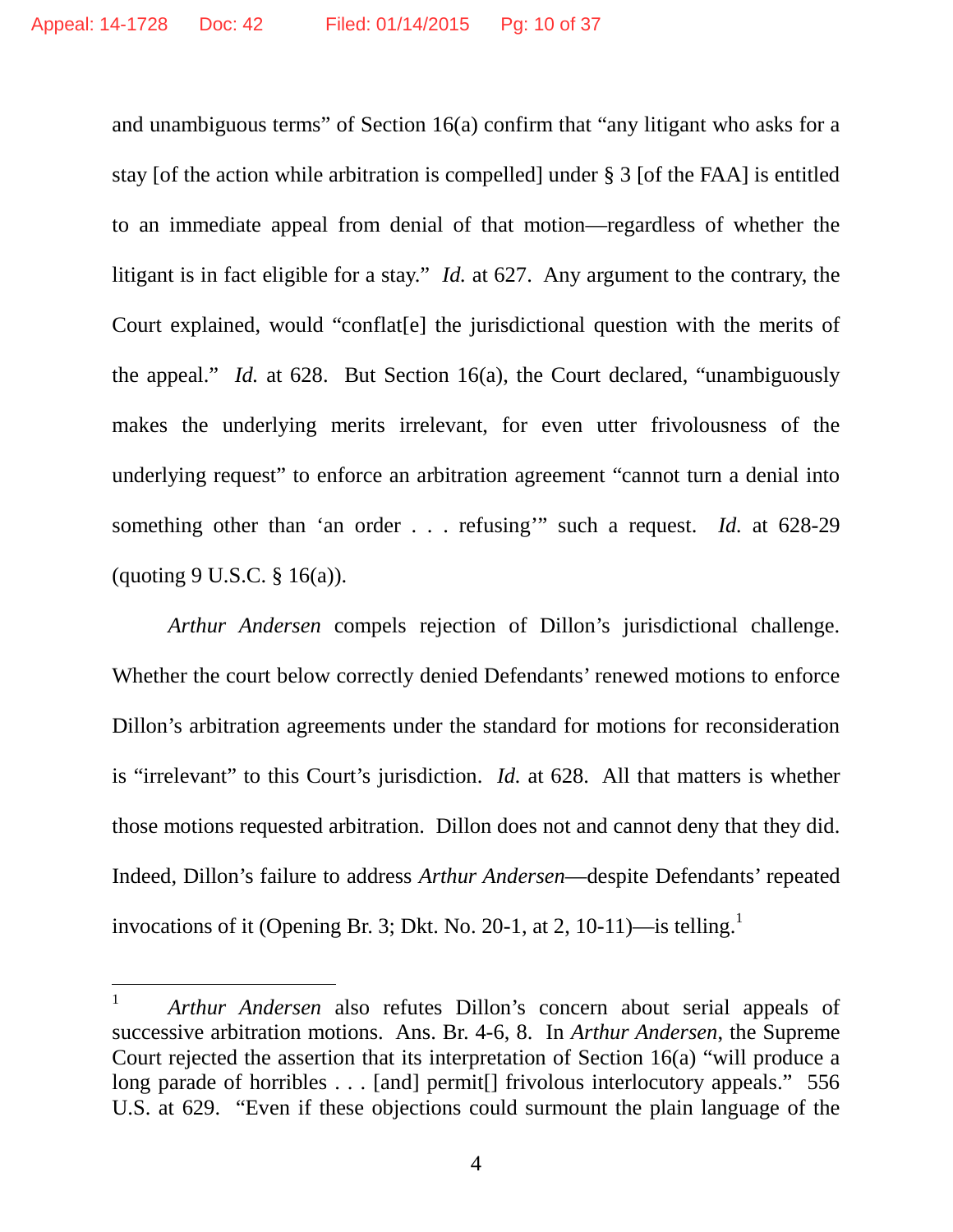Nor can Dillon distinguish *Oblix, Inc. v. Winiecki*, 374 F.3d 488 (7th Cir. 2004), which rejected Dillon's jurisdictional argument even before *Arthur Andersen*. In *Oblix*, the defendant appealed the denial of its motion for reconsideration of an order denying its motion to compel arbitration. *Id.* at 490. The plaintiff asserted—as Dillon does here (Ans. Br. 2)—that "the appeal was too late" because the defendant did not appeal the initial order denying the motion to compel arbitration. 374 F.3d at 490. The Seventh Circuit rejected that argument as based on the false assumption that "the appeal must come from the first appealable decision." *Id.* Instead, "each order meeting the conditions for interlocutory appeal may be appealed separately." *Id.* And, because the district court's order "reiterating its refusal to send the matter to arbitration" was an order denying a request for arbitration, the Seventh Circuit explained, the order denying reconsideration was "no less appealable under § 16(a)" of the FAA than the order denying the initial motion to compel arbitration. *Id.*

statute," the Court explained, it "would not be persuaded." *Id.* That is because jurisdictional rules are supposed to be simple, and "[d]etermin[ing] . . . whether" a party has requested arbitration "is immeasurably more simple and less fact-bound than" alternative approaches, such as Dillon's proposal that this Court also examine whether a renewed motion to compel arbitration meets the different standard for a motion for reconsideration. *Id.* Moreover, the Court made clear that there is no need to distort the FAA's requirements to deter the kinds of hypothetical abuses that Dillon raises here, because lower courts already have numerous "ways of minimizing the impact of abusive appeals." *Id.*; *see also* Opening Br. 30-32.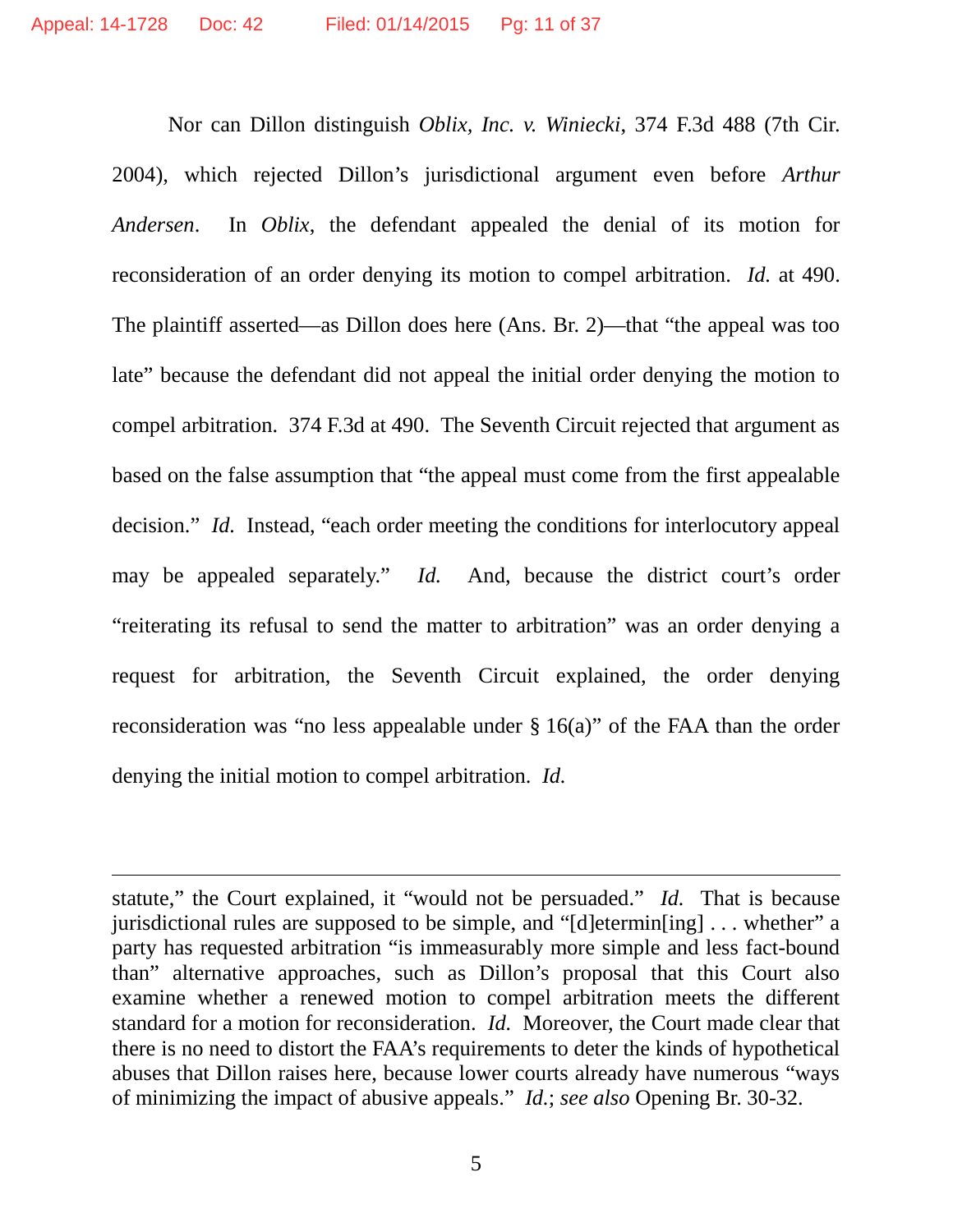Dillon tries to distinguish *Oblix* by noting that the district court in that case had invited the defendant to submit a motion for reconsideration. Ans. Br. 7 (citing *Oblix*, 374 F.3d at 490). But the Seventh Circuit's holding was simply that an "order reiterating [the] refusal to send [a] matter to arbitration" is still a denial of a request for arbitration, and thus is "no less appealable" under Section 16(a) of the FAA than the denial of the initial motion. 374 F.3d at 490. Whether the request for reconsideration was invited therefore is immaterial.<sup>2</sup>

Finally, the only case that Dillon cites—*Cozza v. Network Associates*, 362 F.3d 12 (1st Cir. 2004) (cited by Ans. Br. 4-6)—in fact contradicts his jurisdictional challenge. As Dillon himself concedes (Ans. Br. 5), in *Cozza*, the First Circuit exercised jurisdiction over the appeal—even though the defendant in that case was appealing the denial of a successive motion to compel arbitration. 362 F.3d at 14. Indeed, the First Circuit warned that "[r]efusing to allow an appeal [from the denial] of a second motion to compel arbitration"—which is Dillon's position here—has the potential to lead to "wasteful" proceedings, such as "a full trial

6

<sup>2</sup> Dillon fares no better in attempting to distinguish *Behrens v. Pelletier*, 516 U.S. 299 (1996)*—*one of the cases cited in *Oblix*—by pointing to factual differences between that case and this one. Ans. Br. 7 n.4. That is because, as the Supreme Court stated in *Behrens* itself, appellate jurisdiction "cannot depend on the facts of a particular case," but "must be determined by focusing upon the *category* of order appealed from." 516 U.S. at 311 (emphasis added; quotation marks omitted). Here, the "category of order" is the denial of a request for arbitration. Section 16(a) of the FAA unequivocally permits an appeal from such orders.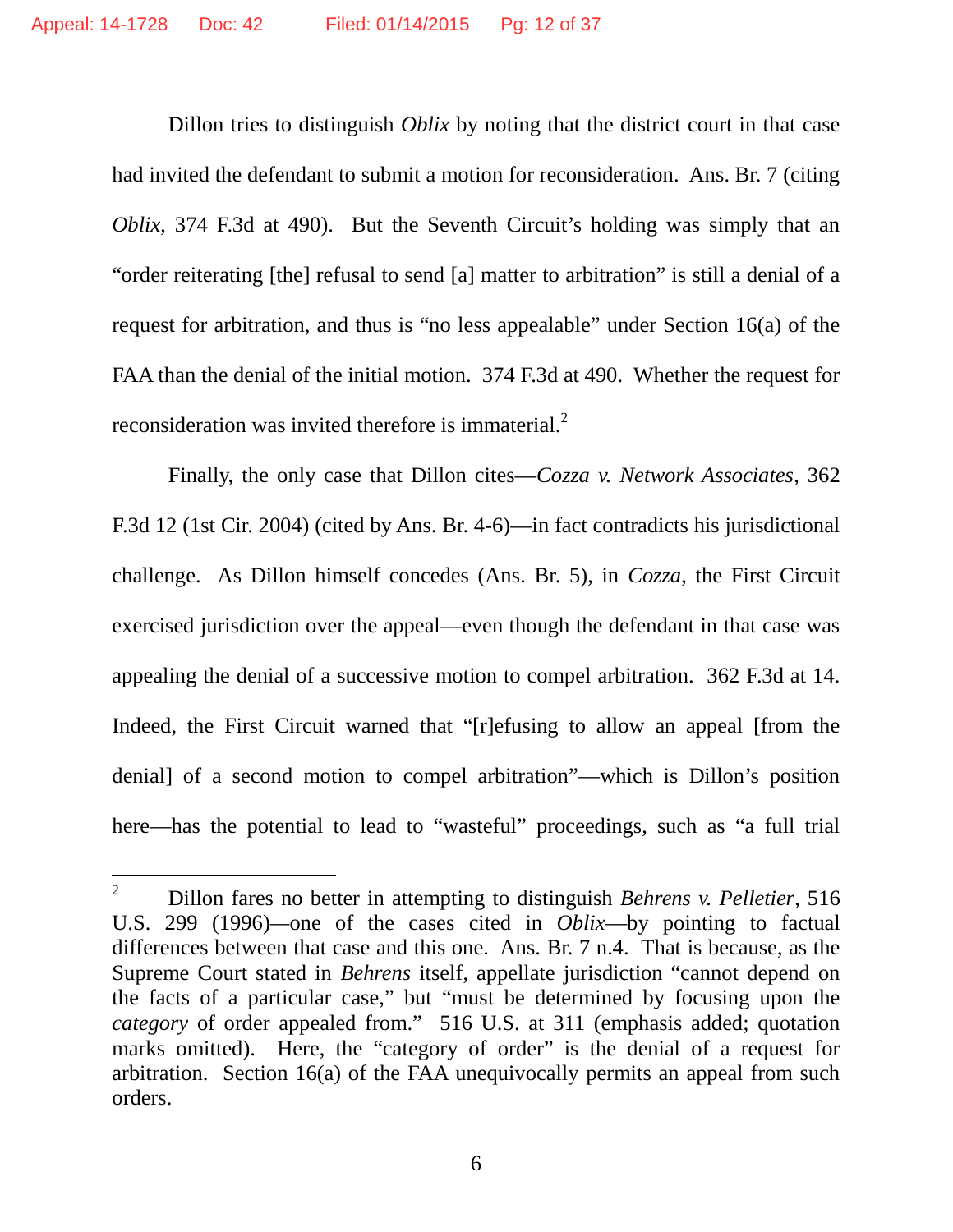followed by a determination [on appeal from a final judgment] that the matter must

be arbitrated." *Id.* at 15 n.1 (quotation marks omitted).

In sum, Section 16(a) of the FAA authorizes this Court to hear this appeal.

### **II. THE COURT BELOW ERRED BY SUBJECTING DEFENDANTS' RENEWED MOTIONS TO ENFORCE DILLON'S ARBITRATION AGREEMENTS TO THE STANDARD FOR RECONSIDERATION MOTIONS.**

### **A. The District Court's Decision To Apply A Reconsideration Standard To Defendants' Motions Is Reviewed** *De Novo***.**

Dillon argues that the district court's order should be reviewed only for an abuse of discretion, which is the standard applicable to denials of motions for reconsideration. Ans. Br. 19-20. But Dillon has overlooked the threshold question of whether the renewed motions should have been resolved under that standard in the first place.

That question is a pure question of law that this Court reviews *de novo*. *See*, *e.g.*, *United States v. Han*, 74 F.3d 537, 540 (4th Cir. 1996). Indeed, the answer turns in substantial part on the district court's interpretations of the FAA and Rule 54, which are also reviewed *de novo*. *See*, *e.g.*, *Holland v. Pardee Coal Co.*, 269 F.3d 424, 430 (4th Cir. 2001) (holding that "an issue of statutory construction" is a "pure question of law" subject to *de novo* review). Finally, even if the standard of review were abuse of discretion, an error of law is by definition an abuse of discretion. *See*, *e.g.*, *ESAB Grp., Inc. v. Zurich Ins. PLC*, 685 F.3d 376, 393 (4th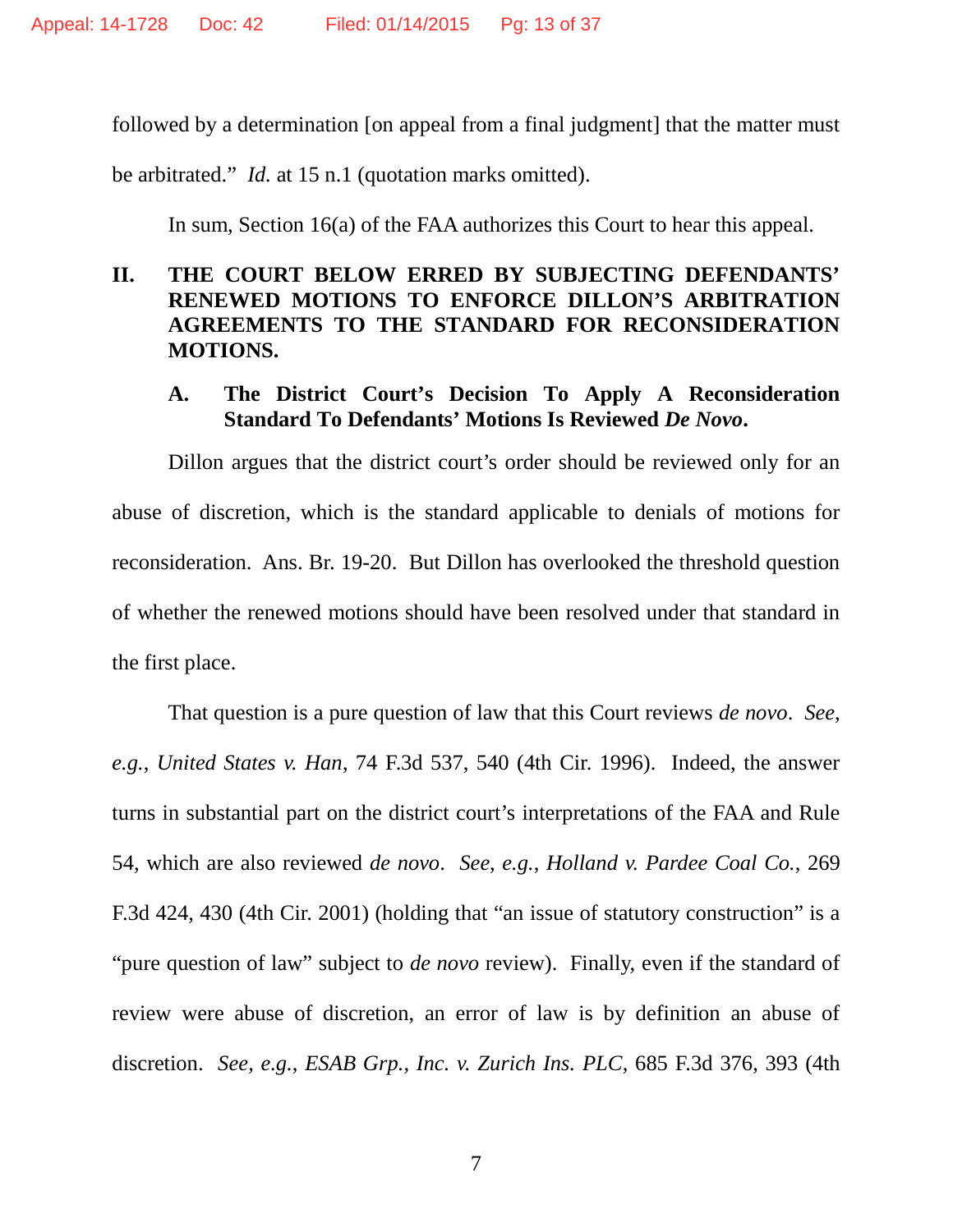Cir. 2012). Accordingly, this Court owes no deference to the district court's decision to subject Defendants' renewed arbitration motions to a heightened reconsideration standard.

### **B. The FAA And An Unbroken Line Of Case Law Required The District Court To Entertain Defendants' Renewed Motions.**

In the district court's view, once an initial arbitration motion is denied, even because of an unresolved factual dispute regarding the authenticity of the arbitration agreement, any subsequent request for arbitration is procedurally barred unless the request satisfies a heightened reconsideration standard. That position and Dillon's defense of it—are inconsistent with the FAA and the numerous decisions permitting renewed motions to compel arbitration under the same circumstances.

Dillon does not deny (Ans. Br. 22) that, when "the making of the arbitration agreement" is "in issue," the FAA contemplates further factual development, including, if necessary, "proceed[ing] . . . to . . . trial." 9 U.S.C. § 4. Instead, he argues that Defendants should have done more at the outset of the case to prove that his arbitration agreements are authentic. Ans. Br. 20-29, 38-47. But as Defendants have explained (Opening Br. 27-30), the FAA does not require the proponent of arbitration to thwart any potential challenge to the existence or authenticity of the arbitration provision in its first motion. Dillon's position simply cannot be squared with the provision in Section 4 of the FAA authorizing a trial if

8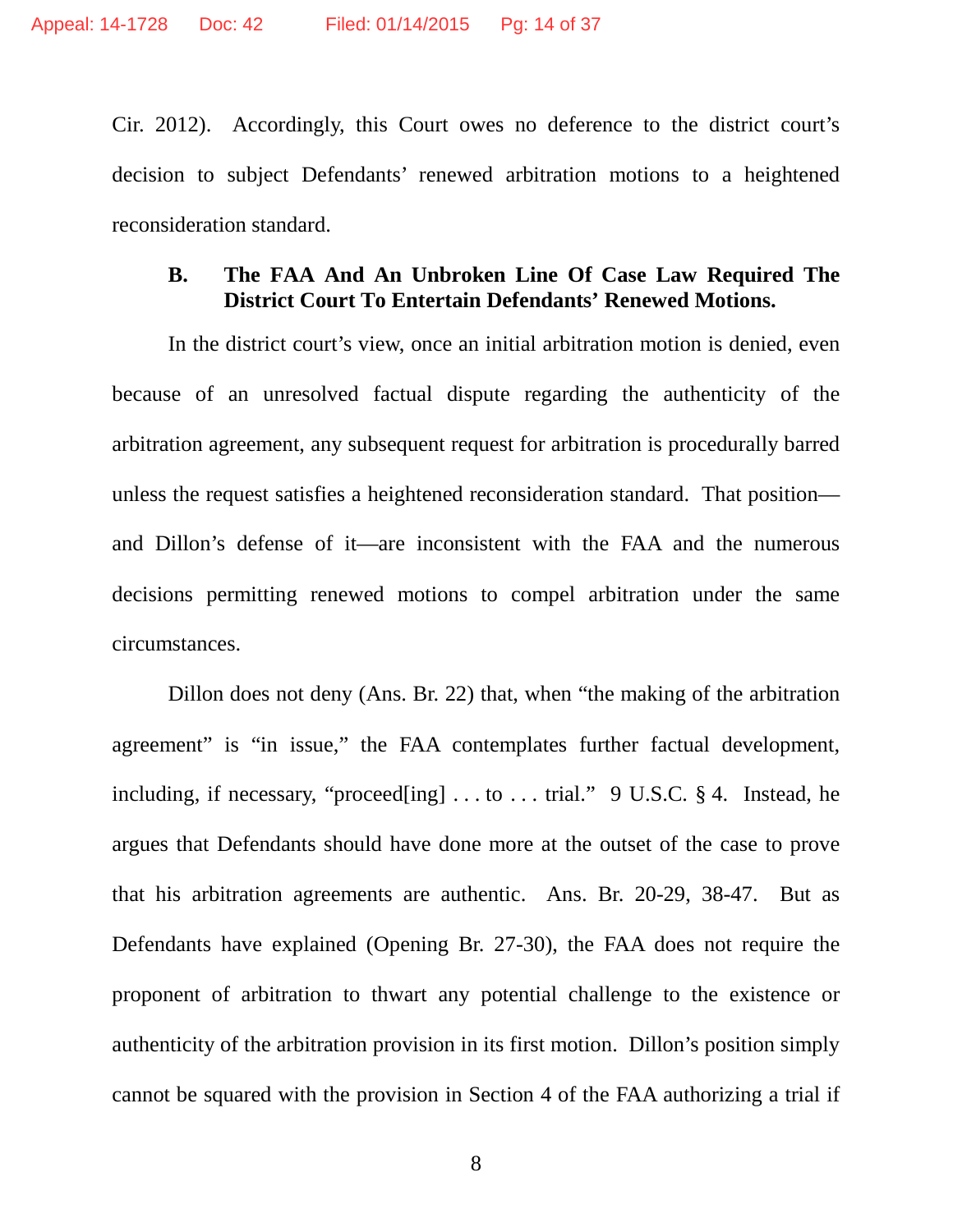necessary to resolve these factual issues. As the Tenth Circuit has explained, it would "invite . . . nonsense" if "the party moving for arbitration" must "provell the existence of an agreement to arbitrate" in its initial motion before "the FAA's trial guarantee . . . appl[ies]." *Howard v. Ferrellgas Partners, L.P.*, 748 F.3d 975, 979- 80 (10th Cir. 2014).<sup>3</sup> The FAA thus contradicts Dillon's position.

Dillon's approach of requiring all evidence to be submitted with the initial arbitration motion also contravenes the FAA's objective of "mov[ing] the parties to an arbitrable dispute out of court and into arbitration as *quickly and easily as possible*." *Moses H. Cone Mem'l Hosp. v. Mercury Constr. Corp.*, 460 U.S. 1, 22 (1983) (emphasis added). Indeed, frontloading the evidentiary burden would subject Defendants to exactly the kind of "preliminary litigating hurdle" that the Supreme Court has admonished courts not to impose on parties requesting arbitration. *Am. Express Co. v. Italian Colors Rest.*, 133 S. Ct. 2304, 2312 (2013). The district court's similar position that Defendants had effectively waived their

 $3$  Dillon tries to distinguish the Tenth Circuit's holding by claiming that there was no factual dispute for the district court to resolve in this case, because Defendants allegedly failed to "raise<sup>[]</sup> a genuine issue of material fact" in their initial requests for arbitration. Ans. Br. 43-44. But that is simply incorrect; Defendants tendered Dillon's loan agreements containing the arbitration provisions in support of their arbitration motions, and the factual dispute in this case was whether those agreements were genuine. The district court has never purported to resolve that dispute. Indeed, in denying Defendants' renewed arbitration motions, the district court acknowledged that the tendered loan agreements can still be used in the case and that it was "not prohibiting the defendants from relying on these loan agreements in connection with other issues." JA437.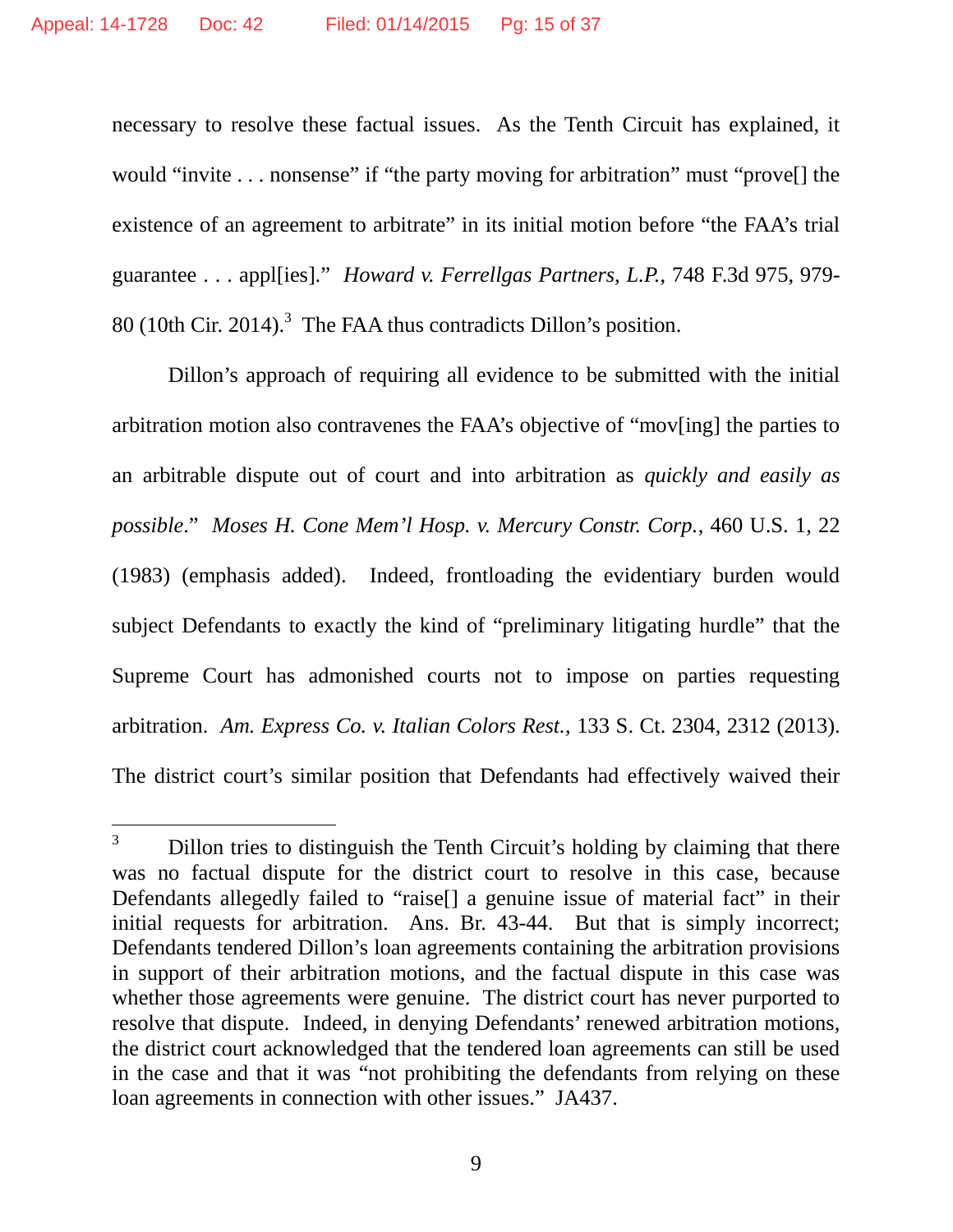right to arbitration unless they could show a "strongly convincing" reason why they should be permitted to renew their requests for arbitration (JA436) was also inconsistent with the FAA's strong presumption against default or waiver of the right to arbitrate. *See* Opening Br. 28-29 & n.14 (collecting cases).<sup>4</sup>

Nor does Dillon's approach find any support in the case law. He acknowledges that "courts have permitted 'renewed' motions" supported by additional evidence when an initial motion was denied because of a dispute over the existence or authenticity of the agreement to arbitrate. Ans. Br. 22; *see also* Opening Br. 18-22 (collecting cases). But he fails to appreciate that subjecting a

Nor is Dillon's approach required by Rule 54(b), which merely states that a district court may revise its interlocutory orders "at any time" prior to final judgment. Dillon echoes the district court's view that Rule 54(b) allows renewed motions only in "unusual situations." Ans. Br. 34 (quoting JA430). But as Defendants have explained, the rule says nothing at all about the standards for revisiting a prior interlocutory determination, and it is in fact common for parties in this Circuit to be permitted to renew their motions after further development of the factual record. *See* Opening Br. 26 & n.13 (collecting cases). Moreover, the district court's analysis cannot be reconciled with this Court's holding that neither Rule 54(b) nor common-law "doctrines such as law of the case" "limit. The power of a court to reconsider an earlier ruling." *Am. Canoe Ass'n v. Murphy Farms, Inc.*, 326 F.3d 505, 515 (4th Cir. 2003). Indeed, this Court explained that when the issue at hand "call[s] into question the very legitimacy of a court's adjudicatory authority," the court's "ultimate responsibility . . . to reach the correct judgment under law" is "great[] and . . . unflagging," and should not be overly "tempered . . . by concerns of finality and judicial economy." *Id.* Dillon protests that *American Canoe* is distinguishable because it involved an issue of standing. Ans. Br. 33. But he does not—and cannot—deny that courts also lack "adjudicatory authority" over arbitrable claims. *See* Opening Br. 25 & n.12. Thus, just as in *American Canoe*, the district court's obligation to "reach the correct judgment under law" here was "great[] and . . . unflagging." 326 F.3d at 515.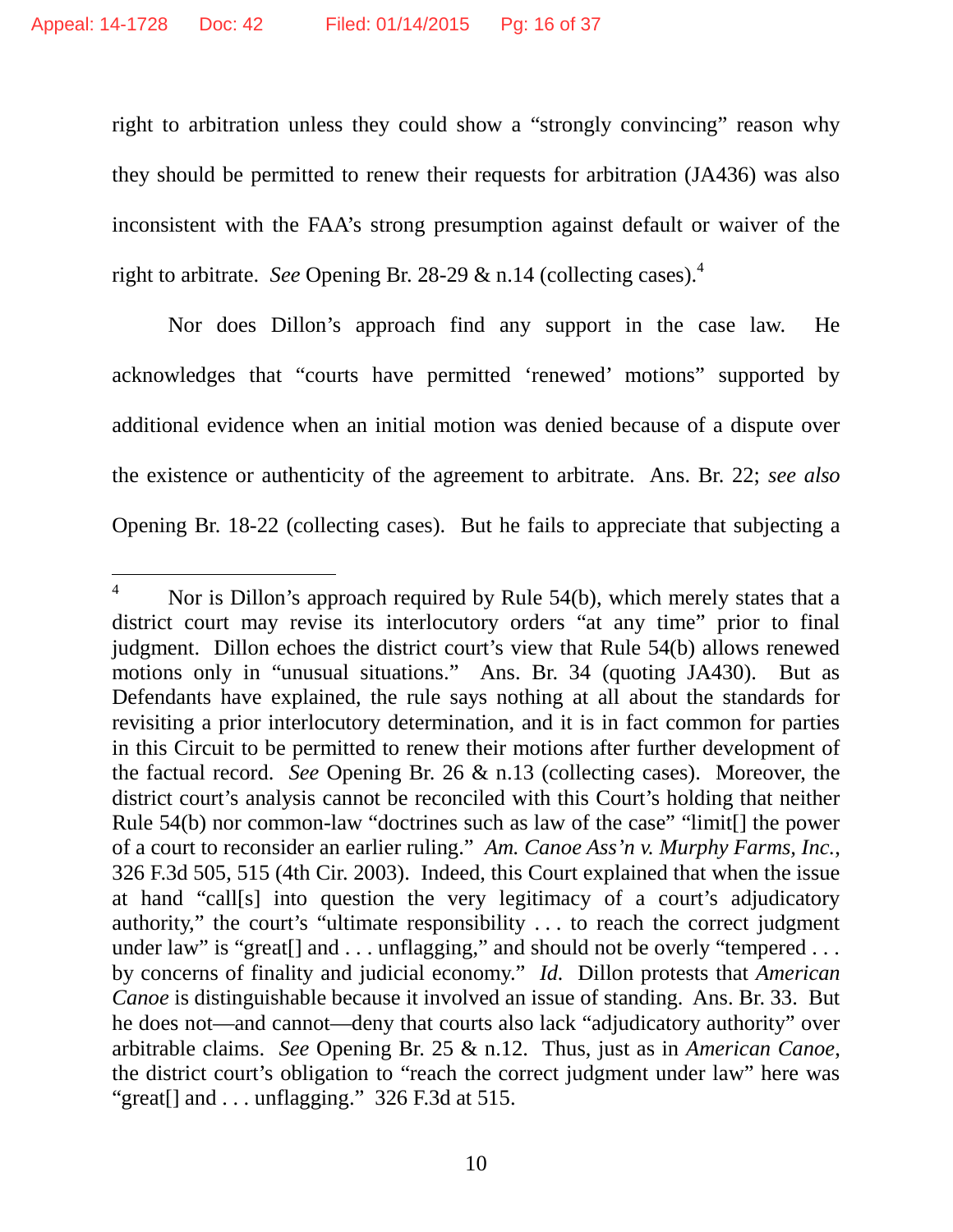renewed request for arbitration to a heightened reconsideration standard when the initial request was denied on the basis of an evidentiary dispute is inconsistent with this overwhelming weight of authority, as well as the "emphatic federal policy in favor of arbitral dispute resolution." *Mitsubishi Motors Corp. v. Soler Chrysler-Plymouth, Inc.*, 473 U.S. 614, 631 (1985).

Dillon—like the district court (JA431-32)—purports to distinguish these decisions by pointing out that in many of them the court had expressly denied the initial arbitration motion without prejudice or invited a subsequent arbitration motion after further evidentiary development. Ans. Br. 24-26. But as Defendants have explained (Opening Br. 23-24), the reason that those courts invited further proceedings on the request for arbitration is because that is the procedure that is required by the FAA and prior precedent. As the Third Circuit has explained, when the "arbitrability" of the plaintiff's claims is either not "apparent on the face of the complaint" or the plaintiff "has come forward with enough evidence in response to the motion to compel arbitration to place the question in issue," the "motion to compel arbitration must be denied pending further development of the factual record" and "a renewed motion to compel arbitration." *Guidotti v. Legal Helpers Debt Resolution, LLC*, 716 F.3d 764, 774, 776 (3d Cir. 2013). The district court's failure to allow further proceedings here—which became apparent only when the district court denied Defendants' *renewed* motions—is a further example of the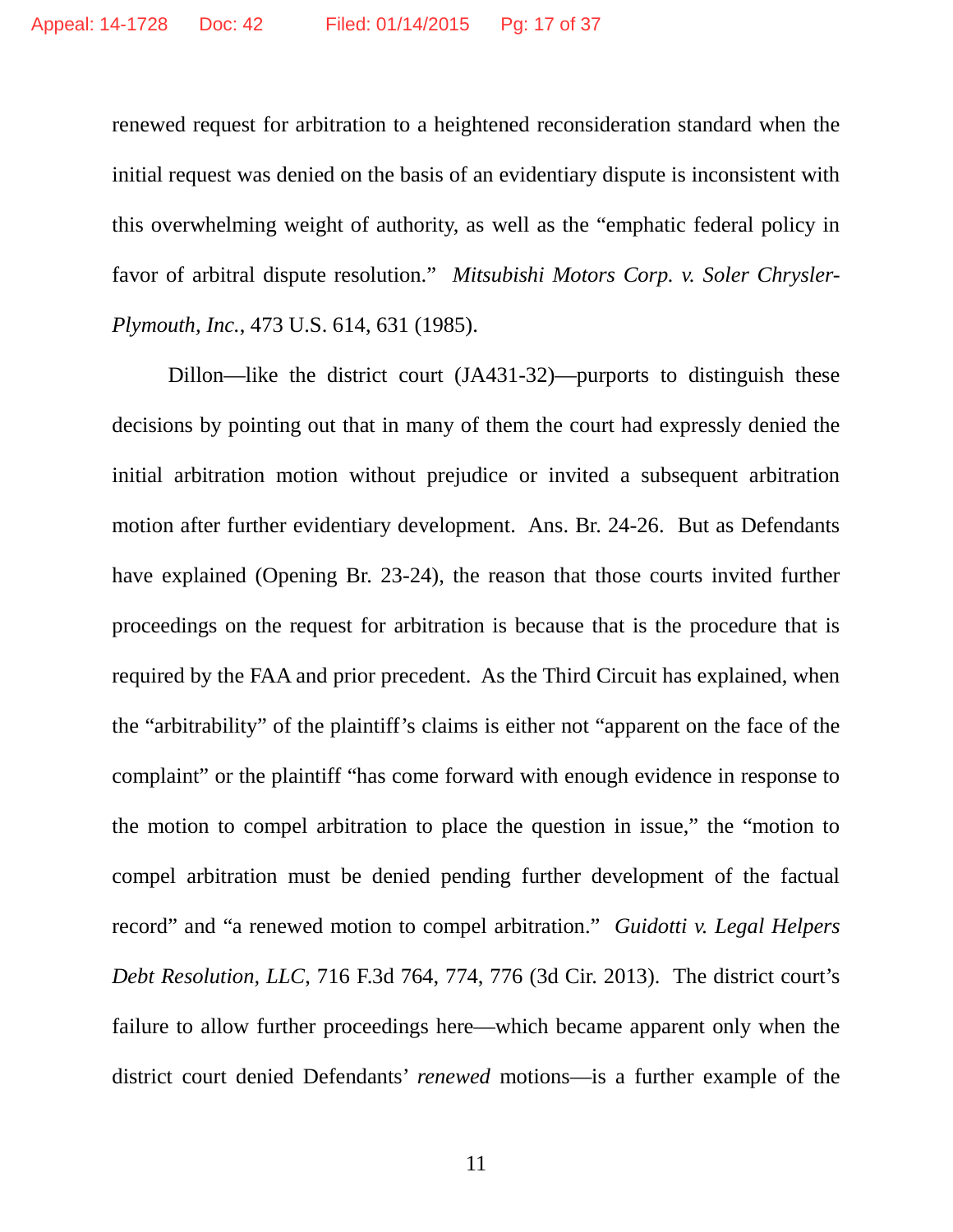district court's misapplication of the FAA's procedures, not a basis for distinguishing the numerous decisions that have correctly applied those procedures.

Indeed, the district court's outlier approach is incompatible with the results reached by those other courts. For instance, if that approach were the correct one, then the court in *Bernal v. Southwestern & Pacific Specialty Finance, Inc.*, 2014 WL 1868787 (N.D. Cal. May 7, 2014), should not have compelled arbitration. In *Bernal* (unlike here), the defendant did not tender the applicable arbitration agreement with its initial arbitration request, even though (again unlike here) the agreement was contained in the defendant's own documents. *Id.* at \*1 & n.1. Yet the court permitted the defendant to renew its request for arbitration supported by additional evidence, including a copy of the loan documents, and granted the renewed motion on the merits. *Id.* Nor should the court have compelled arbitration in *Goldberg v. C.B. Richard Ellis, Inc.*, 2012 WL 6522741 (D.S.C. Dec. 14, 2012), where the defendant initially submitted an unsigned loan agreement, but was permitted to renew its request for arbitration with a signed copy of the agreement retrieved from the defendant's warehouse. *Id.* at \*2. Nor the court in *Stone v. Pennsylvania Merchant Group, Ltd.*, 949 F. Supp. 316 (E.D. Pa. 1996), where the defendant was permitted to renew its request for arbitration with additional materials even though the defendant's initial showing was deemed

12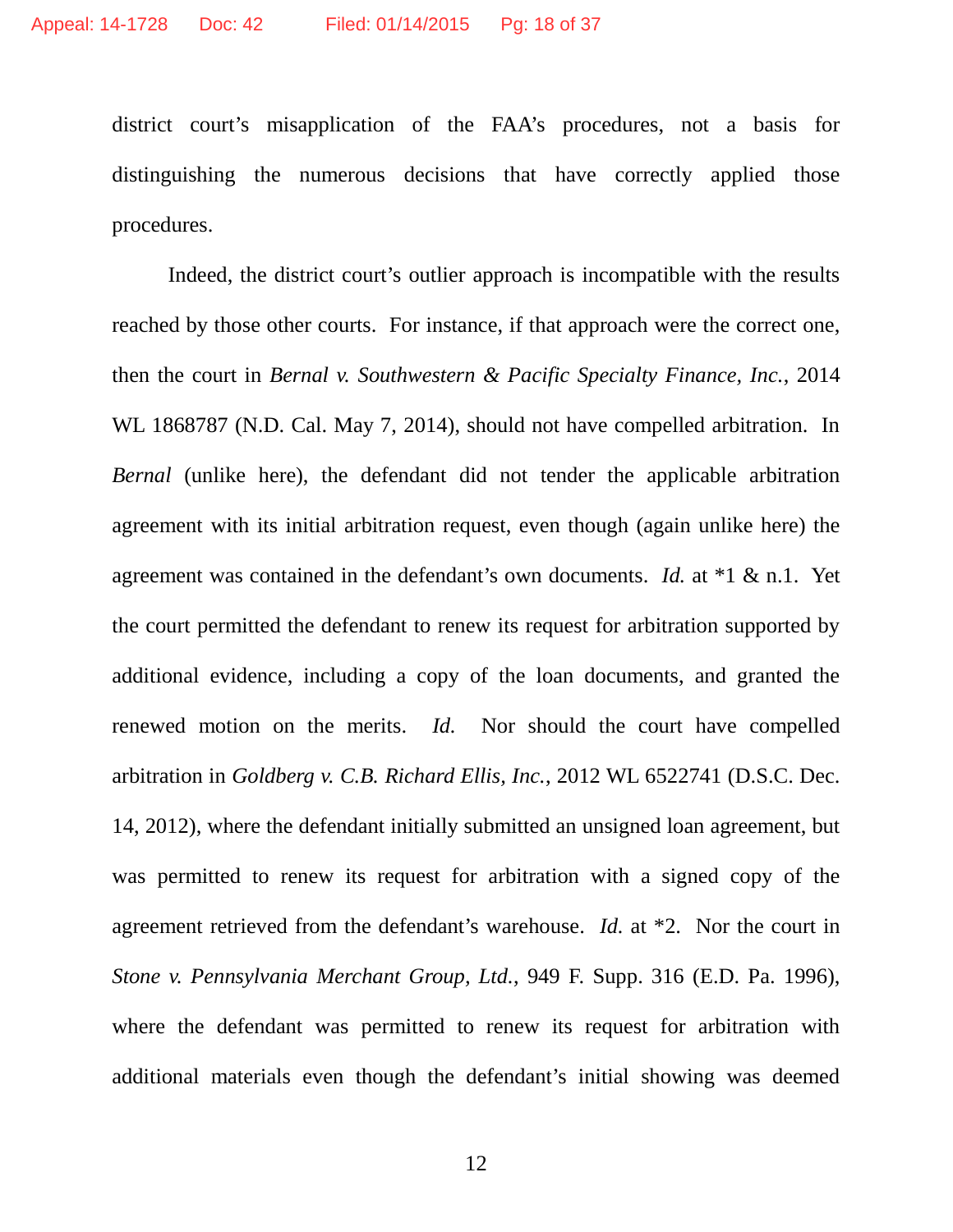"insufficient." *Id.* at 318-19. None of the defendants in those cases would satisfy the heightened reconsideration standard applied by the district court here and defended by Dillon.<sup>5</sup>

Moreover, Dillon still can identify no case—and the district court cited none (JA431-37)—that has departed from the consensus to permit renewed requests for arbitration supported by additional evidence of the existence or formation of the arbitration agreement after an earlier motion was denied because of a dispute over that issue. Dillon purports to identify one such case: the First Circuit's decision in *Cozza*. Ans. Br. 26-28. But the circumstances in *Cozza* are nothing like those in this case or the cases that Defendants have cited. In *Cozza*, the district court had denied the defendant's initial motion to compel arbitration on the merits, holding

 $5$  Dillon tries (Ans. Br. 25-26) to distinguish these and the other cases cited by Defendants by claiming that in "many" of them the renewed motion was permitted only after "the moving party requested limited discovery" on the existence of the arbitration agreement. Yet Dillon cites only one case where that occurred, *Stringfield v. GGNSC Tifton, LLC*, 2012 WL 1320165 (M.D. Ga. Apr. 17, 2012). And Defendants have not found any other case that supports Dillon's claim. In fact, in several of the cases, it was the *plaintiff* opposing arbitration who requested discovery in order to substantiate an objection to the tendered arbitration agreement—something Dillon never attempted to do in this case. *See*, *e.g.*, *Bernal v. Sw. & Pac. Specialty Fin., Inc.*, 2013 WL 5539563, at \*1 (N.D. Cal. Oct. 8, 2013) ("Plaintiff opposes the motion [to compel arbitration] and has filed a motion for leave to conduct discovery."); *Griffin v. Yellow Transp., Inc.*, 2007 WL 593632, at \*1 (D. Kan. Feb. 21, 2007) ("Plaintiff contends that he cannot fully respond to defendants' motions to compel arbitration without limited discovery on the issue of whether the parties formed a valid and binding contract to arbitrate plaintiff's claims.").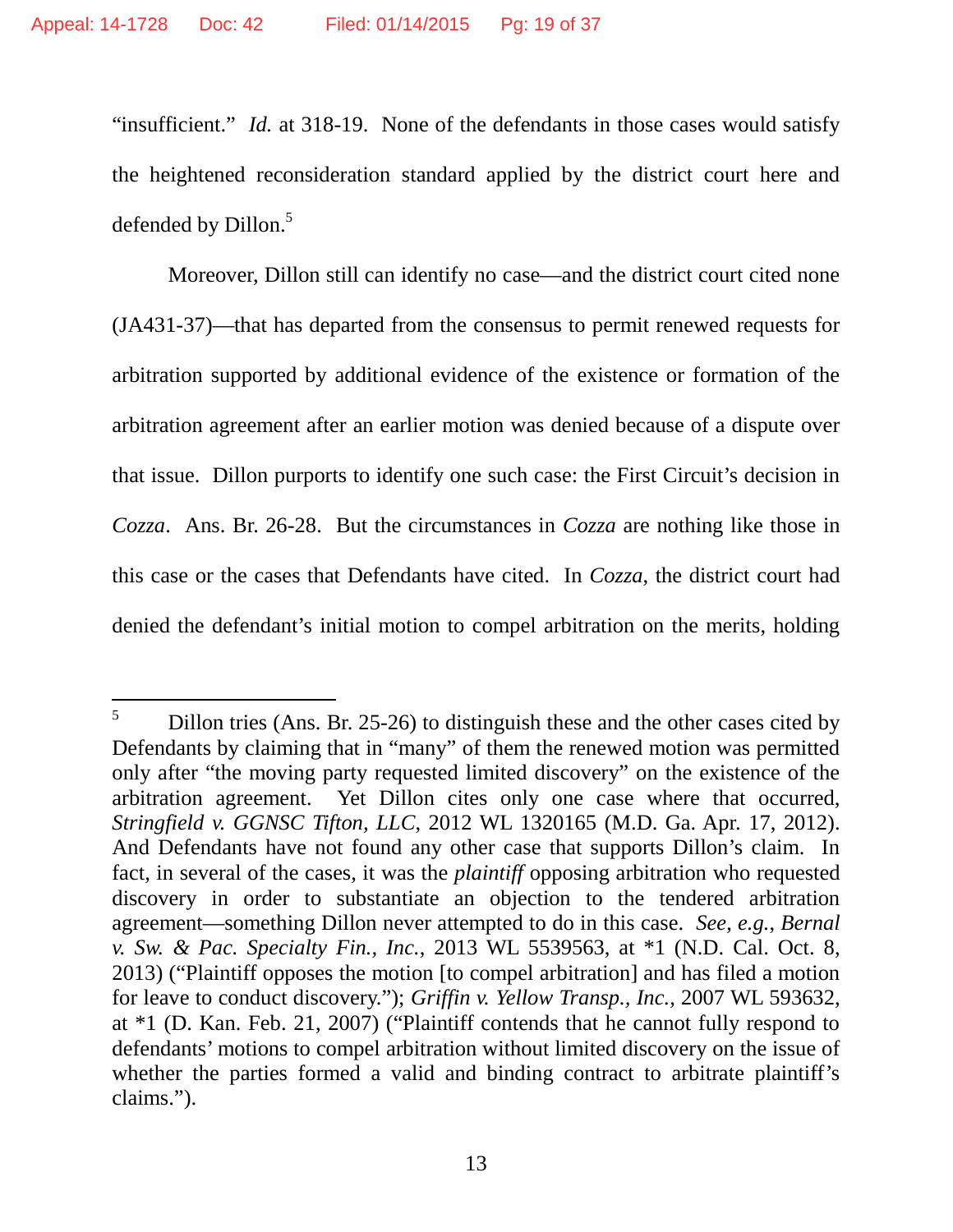that the claims were outside of the scope of the arbitration provision. 362 F.3d at 13-14. Thus, the *Cozza* defendant's request for reconsideration of that substantive ruling was subject to the standard for motions for reconsideration. *Id.* By contrast, in this and the other cases that Defendants have cited, the district court denied the initial request for arbitration because of an unresolved factual dispute over the existence or formation of the arbitration agreement, and thus never reached the merits of whether the underlying claims were subject to arbitration.

Contrary to Dillon's protest that "this is a distinction without a difference" (Ans. Br. 27), the distinction goes to the heart of this case. When a district court denies a request for arbitration without ruling on whether the claims are arbitrable because the parties dispute the existence of the arbitration agreement, the FAA's procedures and the strong federal policy favoring arbitration permit the party seeking arbitration to renew its request with additional evidence—and even to have a trial to resolve any remaining factual disputes—as numerous courts have confirmed. By contrast, when a court decides the merits of the request for arbitration by ruling that a party's claims are not arbitrable, *Cozza* stands for the unremarkable proposition that the party seeking to revisit that merits ruling must satisfy the traditional standard for reconsideration motions, such as by presenting "newly discovered evidence." 362 F.3d at 16.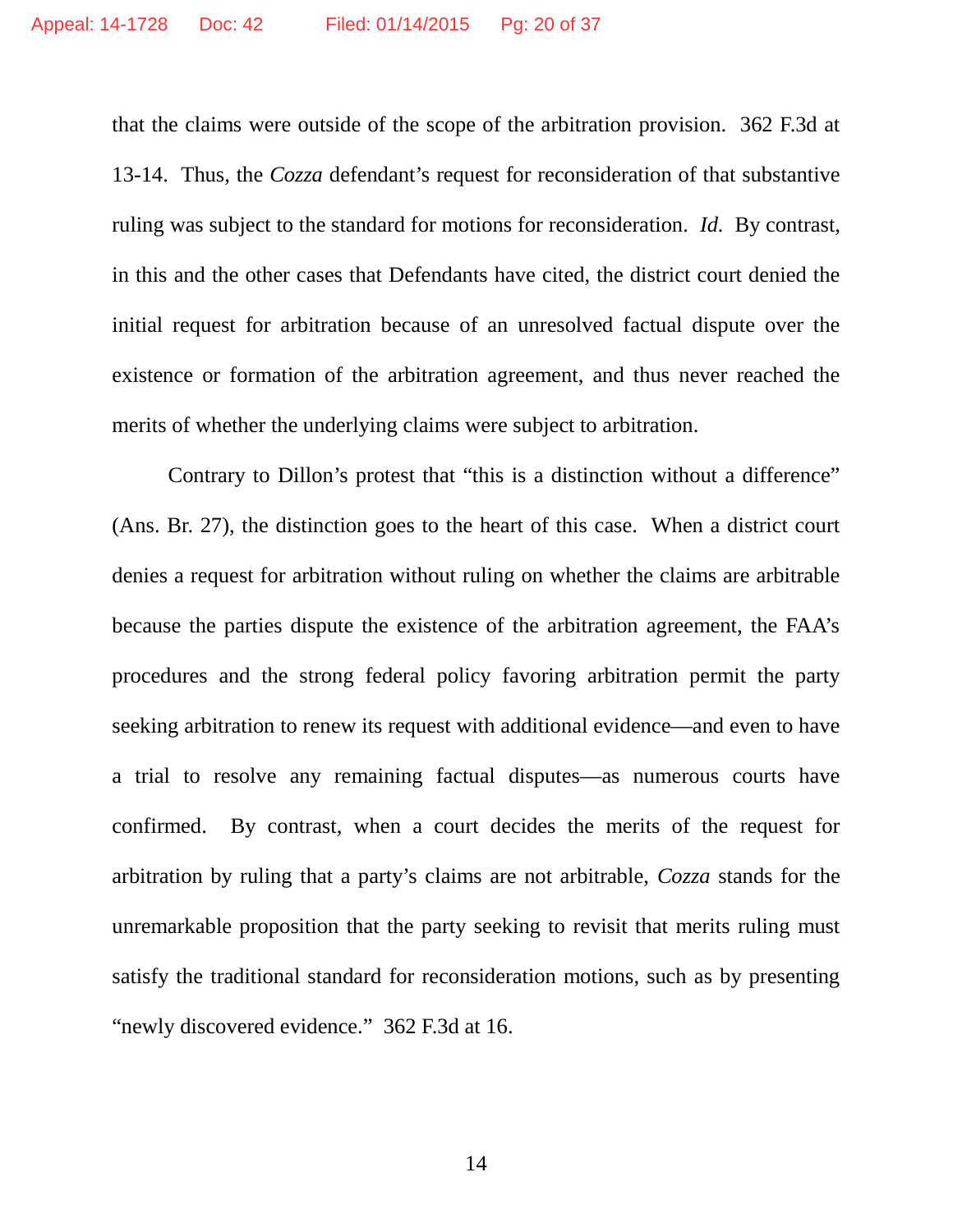Finally, Dillon's attacks on Defendants' conduct distort what actually occurred in this case. Contrary to Dillon's repeated assertions that Defendants strategically chose not to submit additional evidence that Dillon had agreed to arbitrate (*e.g.*, Ans. Br. 22-23, 34, 42-43), Defendants had a good-faith basis for believing that the loan agreements they tendered with their initial motions to compel arbitration were properly submitted. Because Dillon's claims against Defendants all are predicated on and refer to the terms of his loan agreements (JA54-59), Defendants relied on the settled rule that documents incorporated by reference in the complaint are part of the pleadings by operation of Federal Rule of Civil Procedure 10(c). Defendants also relied on the many rulings by courts that, consistent with this rule, have not insisted upon authenticating declarations for such documents.<sup>6</sup> Indeed, several of the district courts in the copycat actions filed by Dillon's counsel have accepted similar loan agreements attached directly to the defendants' arbitration motions without requiring declarations.<sup>7</sup>

<sup>6</sup> *See*, *e.g.*, *Darcangelo v. Verizon Commc'ns, Inc.*, 292 F.3d 181, 195 n.5 (4th Cir. 2002); *New Beckley Mining Corp. v. Int'l Union, United Mine Workers of Am.*, 18 F.3d 1161, 1164 (4th Cir. 1994); *In re Wade*, 969 F.2d 241, 249 & n.12 (7th Cir. 1992); *Cortec Indus., Inc. v. Sum Holding, L.P.*, 949 F.2d 42, 47-48 (2d Cir. 1991); *Norfolk Fed'n of Bus. Dists. v. Dep't of Hous. & Urban Dev.*, 932 F. Supp. 730, 736 (E.D. Va. 1996).

<sup>7</sup> *See Gunson v. BMO Harris Bank, N.A.*, --- F. Supp. 3d ----, 2014 WL 4472725, at \*1 (S.D. Fla. Sept. 10, 2014) ("Defendants have attached the relevant Loan Agreements to their Motions."); *Riley v. BMO Harris Bank, N.A.*, --- F. Supp. 2d ----, 2014 WL 3725341, at \*2 (D.D.C. July 29, 2014) ("Although Plaintiff did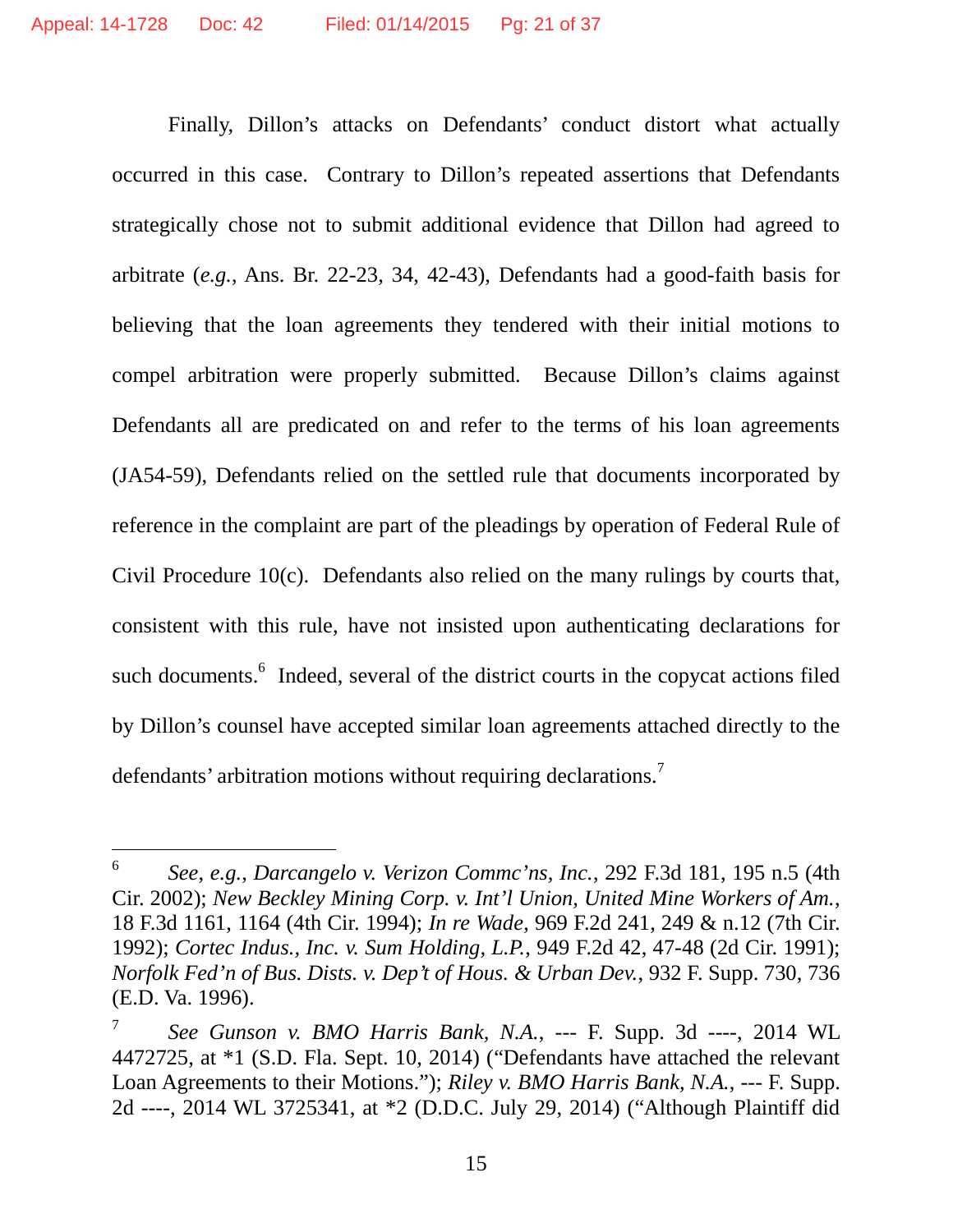To be sure, the incorporation-by-reference rule does not necessarily apply when there is a valid dispute over the authenticity of the attached document. But Defendants had a good-faith basis for arguing that Dillon had not legitimately disputed the authenticity of those agreements. Dillon is the only participant in the action who was a signatory to the loan agreements, and thus was in the best position to know whether the agreements were genuine. Yet he did not deny entering into the loan agreements or submit any evidence or testimony suggesting that the agreements were not genuine. *See*, *e.g.*, JA168. Indeed, it would have been difficult for Dillon to repudiate the existence of his loan agreements, because he is suing Defendants over the interest terms in those agreements. Instead, Dillon strategically objected to the agreements' admissibility by claiming solely that they were "hearsay" in the absence of authenticating declarations. *E.g.*, *id*. But because

not attach the loan agreements to her Complaint, they are referenced throughout the Complaint. Moreover, Defendants attached the loan agreements *as exhibits to their motions to compel arbitration* and Plaintiff cites to these exhibits throughout her Opposition to Defendants' motions. Accordingly, it is proper for the Court to consider these agreements in evaluating these motions.") (emphasis added; citations omitted); *Graham v. BMO Harris Bank, N.A.*, 2014 WL 4090548, at \*1 (D. Conn. July 16, 2014) (the loan agreements attached to the defendants' motions to compel arbitration were "proper for consideration" because they "are integral to the complaint"). And although it is not mentioned in the court's opinion compelling arbitration, the defendants in the *Elder* copycat action also attached the loan agreements directly to their motions to compel arbitration without any supporting declaration. *E.g.*, Dkt. No. 52-2, *Elder v. BMO Harris Bank, N.A.*, No. 8:13-cv-03043 (D. Md. Dec. 23, 2013), *appeal voluntarily dismissed*, No. 14-1638 (4th Cir. Jan. 14, 2015).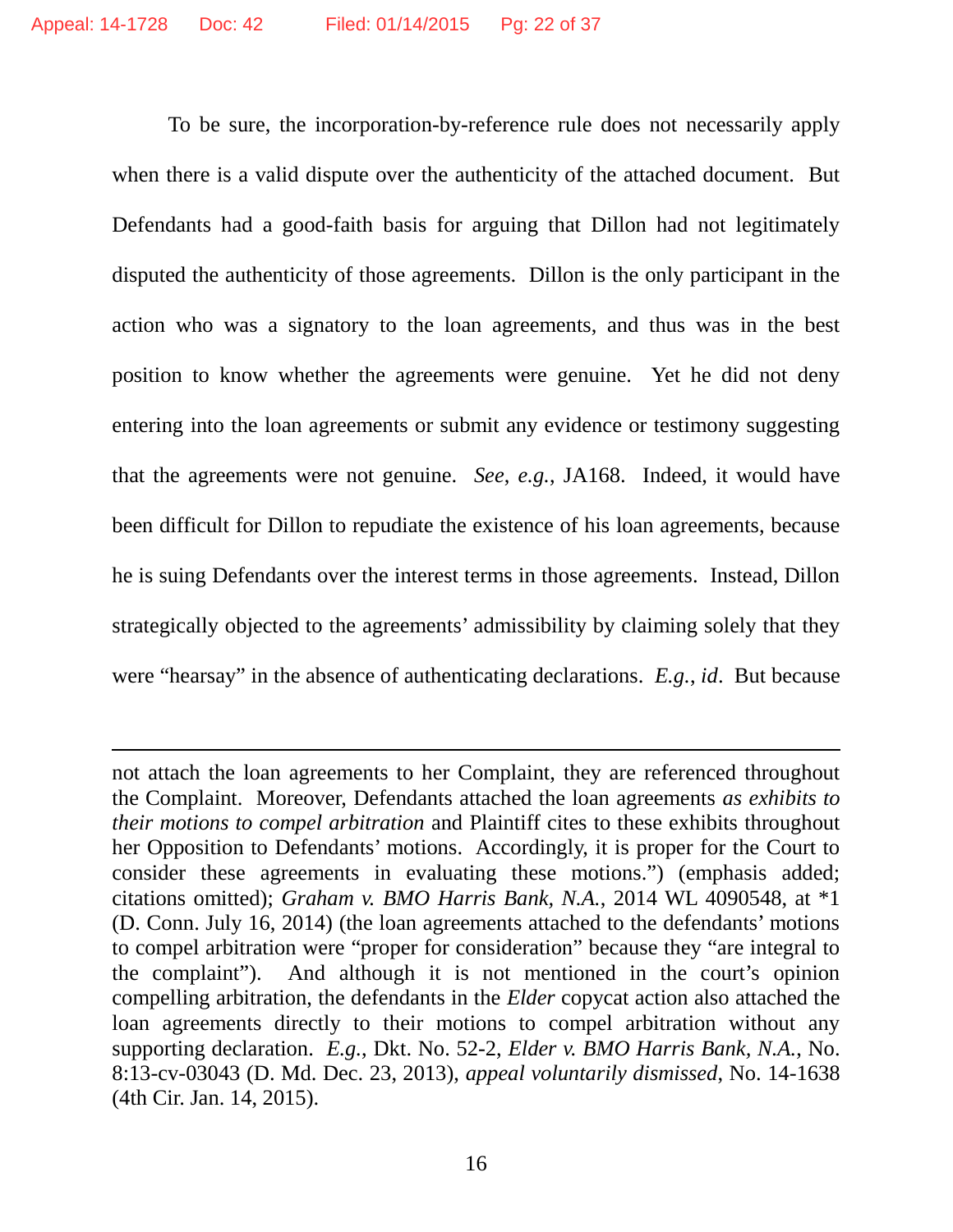Dillon's technical evidentiary objection was not backed by an actual denial that the agreements were genuine, Defendants reasonably believed that authenticating declarations were unnecessary. *E.g.*, JA172; *see also Drews Distrib., Inc. v. Silicon Gaming, Inc.*, 245 F.3d 347, 352 n.3 (4th Cir. 2001) ("To establish a genuine issue," the party opposing arbitration must make "an unequivocal denial that the agreement to arbitrate had been made" and produce "some evidence" to "substantiate the denial.") (alterations and quotation marks omitted).<sup>8</sup>

It is even more clear in hindsight that Dillon has never had a genuine objection to the arbitration agreements that Defendants tendered with their initial

<sup>8</sup> Dillon purports to distinguish *Drews Distributing* because its requirement that the party opposing arbitration unequivocally deny having agreed to arbitrate should apply only when the proponent of arbitration has made a prima facie showing that there has been an agreement to arbitrate. Ans. Br. 42. But as noted above, Defendants made that showing by tendering the loan agreements that were incorporated by reference in Dillon's complaint. Other courts confronted with similar coy refusals by plaintiffs to admit or deny having agreed to arbitrate have not insisted that the defendants also provide authenticating declarations. For example, in *Umbenhower v. Copart, Inc.*, 2004 WL 2660649 (D. Kan. Nov. 19, 2004), the court held that the defendants "were not required to authenticate the copy of the arbitration agreement that they submitted" because the plaintiff had referred to the agreement in her complaint and only "vaguely suggest[ed] that she did not sign the agreement" without "aver[ing] that the signature on the documents submitted by defendants is not her signature." *Id.* at \*6. The court in *Brisco v. Schreiber*, 2010 WL 997379 (D.V.I. Mar. 16, 2010), similarly rejected the plaintiffs' argument "that a written arbitration agreement is insufficient proof of an agreement to arbitrate merely because it is unaccompanied by a sworn statement." *Id.* at \*2. The court explained that "[d]espite Plaintiffs' protests about the lack of a sworn statement, nowhere in Plaintiffs' opposition do the Plaintiffs deny the existence of the agreement to arbitrate." *Id.*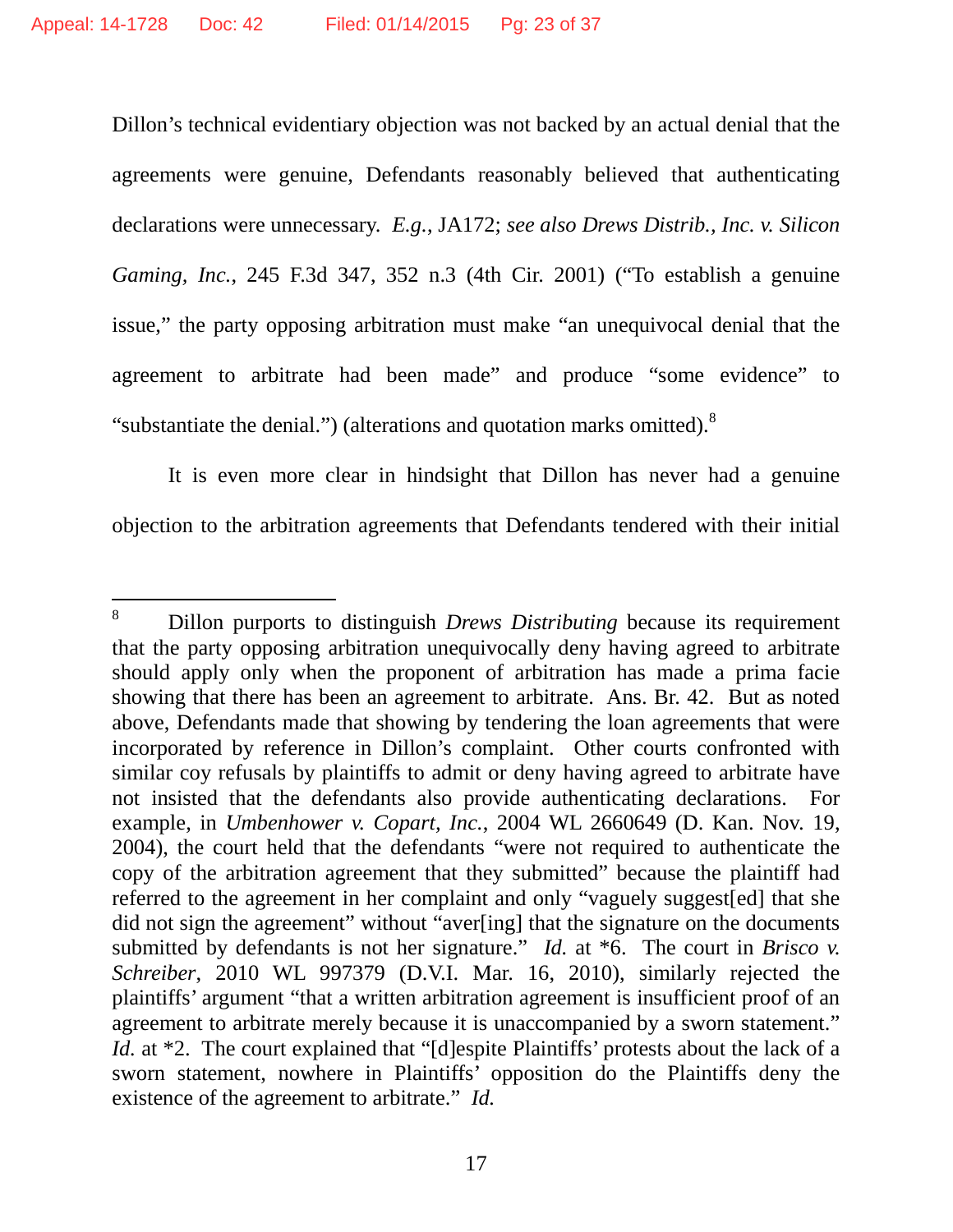arbitration motions. When Defendants submitted the exact same agreements with their renewed motions, Dillon again did not deny having entered into those agreements and again submitted no evidence or testimony challenging their authenticity. *See* JA330-43, 419-23. Nor does Dillon deny in his appellate brief that the agreements are in fact genuine. In short, Dillon to this day does not deny that Defendants submitted the correct agreements the first time around.

Nonetheless, Dillon claims that he had "good cause" to justify his evidentiary challenge because some payday lenders—not the banks who are defendants here—have allegedly engaged in "abusive and illegal practices." Ans. Br. 38-39. Specifically, he notes that some payday lenders had been buying consumers' "personal and financial information" from "data brokers" so that they can steal money from those consumers' bank accounts under the pretext that the consumers were repaying fictitious loans. *Id.* at 38. This excuse is a complete red herring. Dillon's arguments about alleged misconduct in the payday-lending industry *in general* have nothing to do with the facts and circumstances *in this case*. Here, Dillon knows full well that his loans are not fictitious and that his loan agreements are not "bogus documents." *Id.* at 39. He himself relied on the existence and terms of those documents as the basis for his complaint. And he has never denied that the agreements that Defendants submitted are genuine. Dillon is simply trying to use the parts of the loan agreements that he likes to try to state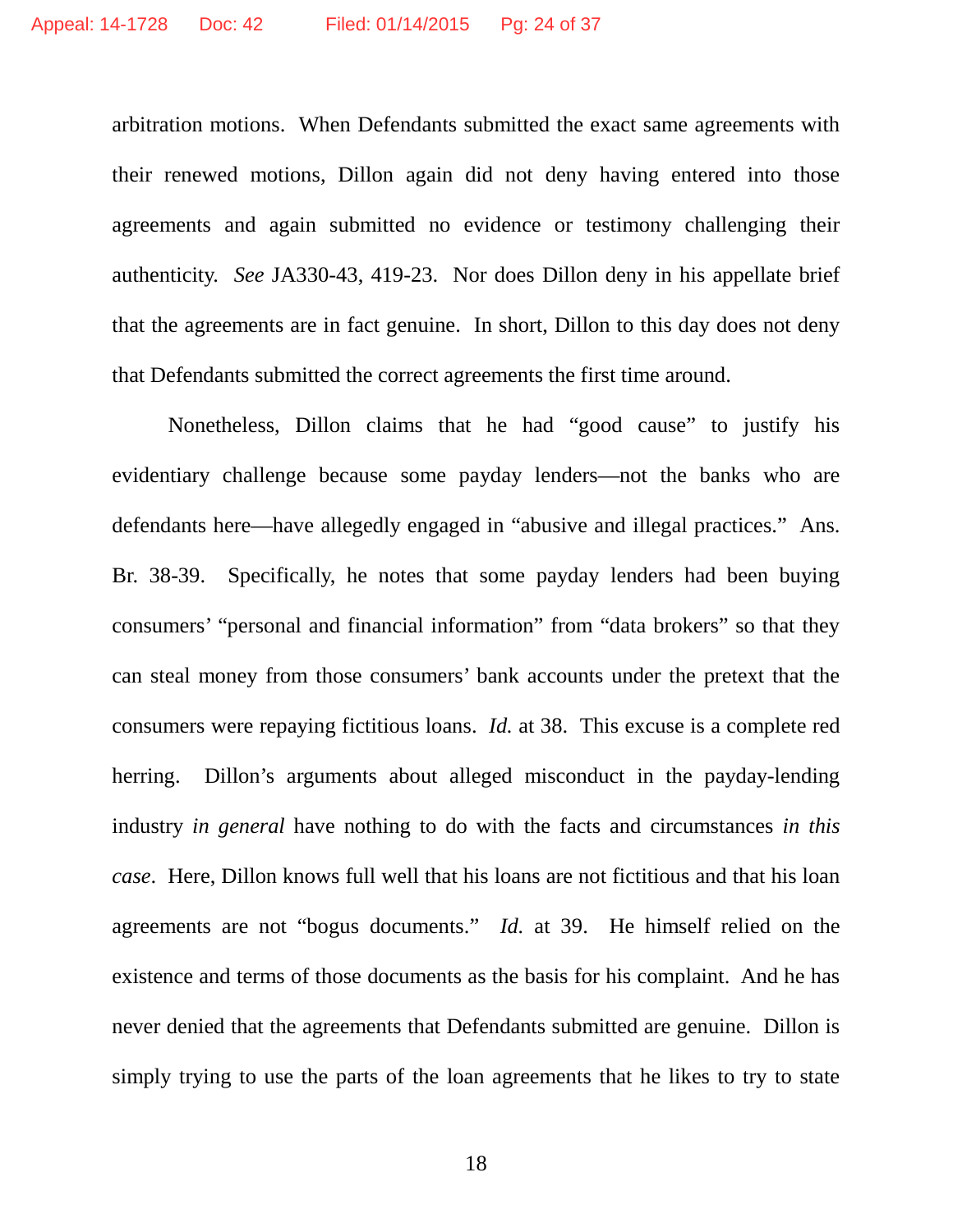claims against Defendants while trying to bar Defendants from invoking the terms of those agreements that he would prefer to ignore.

## **III. EVEN IF THE RECONSIDERATION STANDARD WERE APPLICABLE, DEFENDANTS' RENEWED MOTIONS SATISFIED THAT STANDARD.**

### **A. Refusing To Consider Defendants' Renewed Motions Would Result In Manifest Injustice.**

Dillon concedes that one of the grounds for reconsideration even under the strictest standard would be if denial of reconsideration would result in a "manifest injustice." Ans. Br. 36. And he does not deny that a district court abuses its discretion if it fails to consider the relevant factors to its decision. *Id.* at 36-37. But Dillon has no explanation for why the district court was entitled to overlook key determinants of whether denial of arbitration here would result in a "manifest injustice."

In assessing whether manifest injustice would result, a district court must engage in a balancing test, weighing the equities in favor of granting the request against the potential reasons not to grant the request, such as "concerns of finality and judicial economy." *Am. Canoe*, 326 F.3d at 515. There is no simple definition of "manifest injustice."<sup>9</sup> But the term necessarily requires a balancing of equities

<sup>9</sup> *See*, *e.g.*, *In re Cusano*, 431 B.R. 726, 734 (B.A.P. 6th Cir. 2010) ("Manifest injustice . . . is an amorphous concept with no hardline definition.") (quotation marks omitted); *Bender Square Partners v. Factory Mut. Ins. Co.*, 2012 WL 1952265, at \*4 (S.D. Tex. May 30, 2012) ("There is no general definition of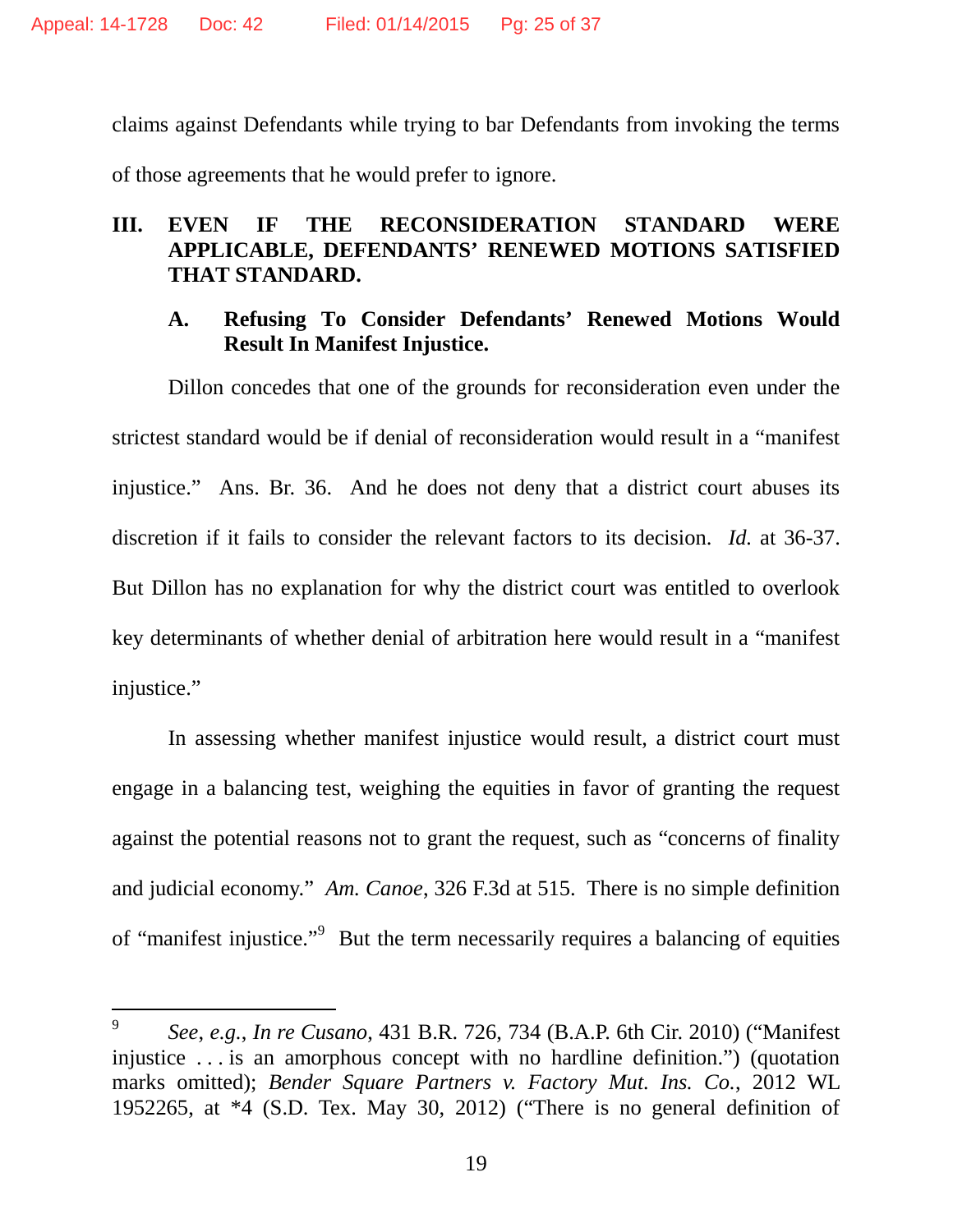to determine whether denial of the request "would lead to a result that is both inequitable and not in line with applicable policy." *In re Bunting Bearings Corp.*, 321 B.R. 420, 423 (Bankr. N.D. Ohio 2004).

Here, the district court looked at only one side of the scale—the finality interests which it deemed paramount (JA435-37). The court failed to consider at all the equitable considerations that favored entertaining Defendants' renewed requests for arbitration—including the strength of Defendants' requests, the potential prejudice to Defendants of depriving them of their arbitration defense, or the public interest in favor of arbitration. (In his brief, Dillon similarly focuses solely on the reasons the district court offered for denying relief. Ans. Br. 36-38.)

The district court's refusal to consider both sides of the equation was an abuse of discretion. To begin with, the district court failed to consider the strength of Defendants' motions. Dillon does not deny entering into the tendered loan agreements. And he acknowledges that every other court to have ruled on the merits of the similar arbitration requests in the copycat actions his counsel have filed has compelled arbitration. Ans. Br. 12. It is telling that Dillon does not seek affirmance of the district court's order on alternative grounds, such as by reiterating the substantive objections to arbitration that he raised below (objections

20

manifest injustice; rather, courts evaluate whether there has been a manifest injustice on a case-by-case basis.").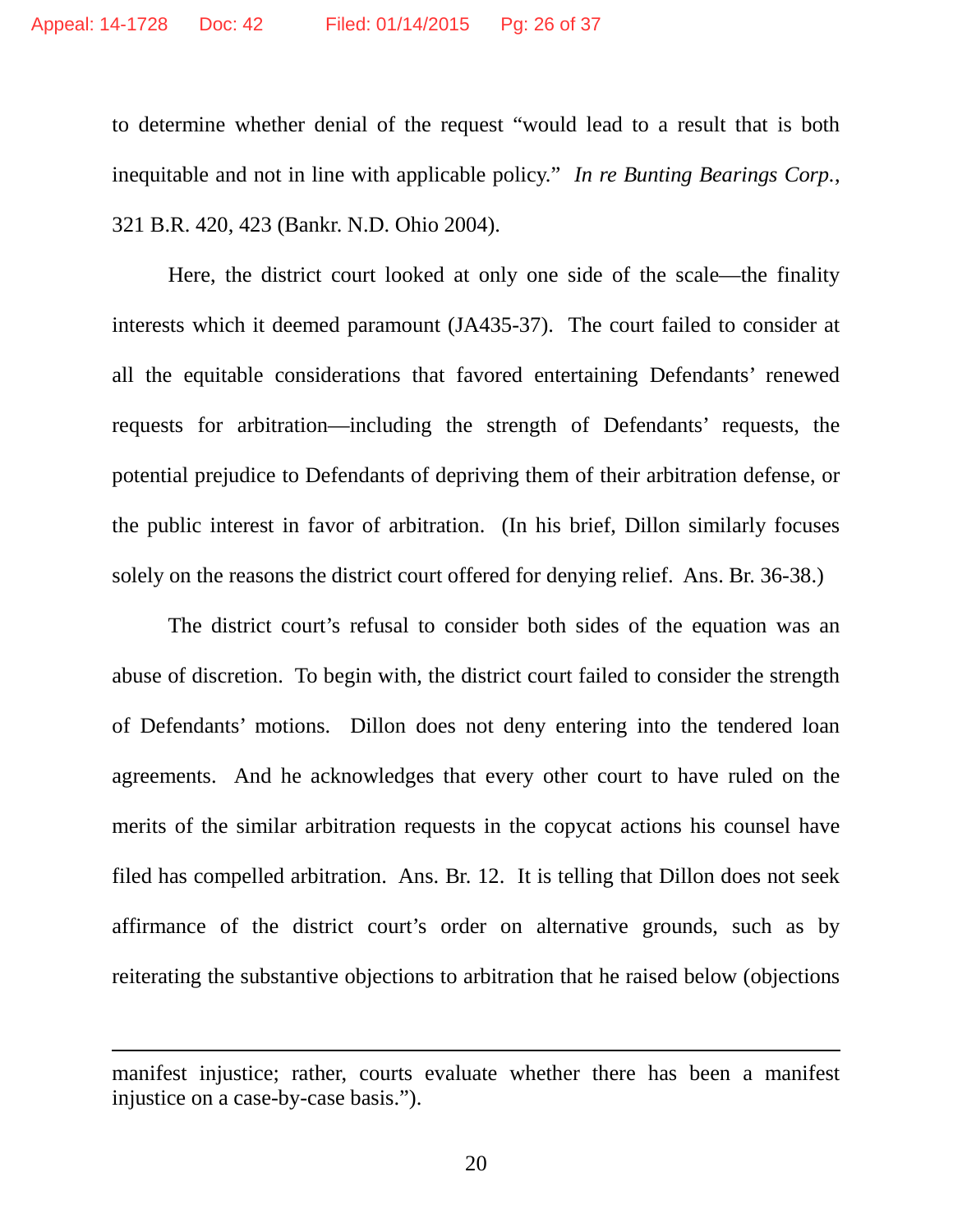that have now been rejected by numerous courts). Indeed, he does not so much as hint in his brief that his claims are not arbitrable. Given the strength of Defendants' right to arbitration, there is no reason why Dillon's case—and only Dillon's case—should be excused from arbitration when there is no meaningful difference between Dillon and any of the other plaintiffs in the copycat actions filed by Dillon's counsel.

The district court also failed to consider the prejudice to Defendants of being deprived of their arbitration defense. Unlike other affirmative defenses, which may be raised at trial if they cannot be resolved on the pleadings or on summary judgment, an arbitration defense would be rendered meaningless if not entertained near the outset of the case. That is because—as this Court has made clear—"'the advantages of arbitration—speed and economy—are lost forever'" if the party seeking arbitration "'must undergo the expense and delay of trial.'" *Kansas Gas & Elec. Co. v. Westinghouse Elec. Corp.*, 861 F.2d 420, 422 (4th Cir. 1988) (quoting *Alascom, Inc. v. ITT N. Elec. Co.*, 727 F.2d 1419, 1422 (9th Cir. 1984)). Thus, as Defendants have explained, when an arbitration motion is denied because of an evidentiary dispute, the only way to raise that defense is in a renewed motion. *See* Opening Br. 14.

Another relevant factor that the district court overlooked—and Dillon ignores—is the public interest, which strongly favors enforcing arbitration

21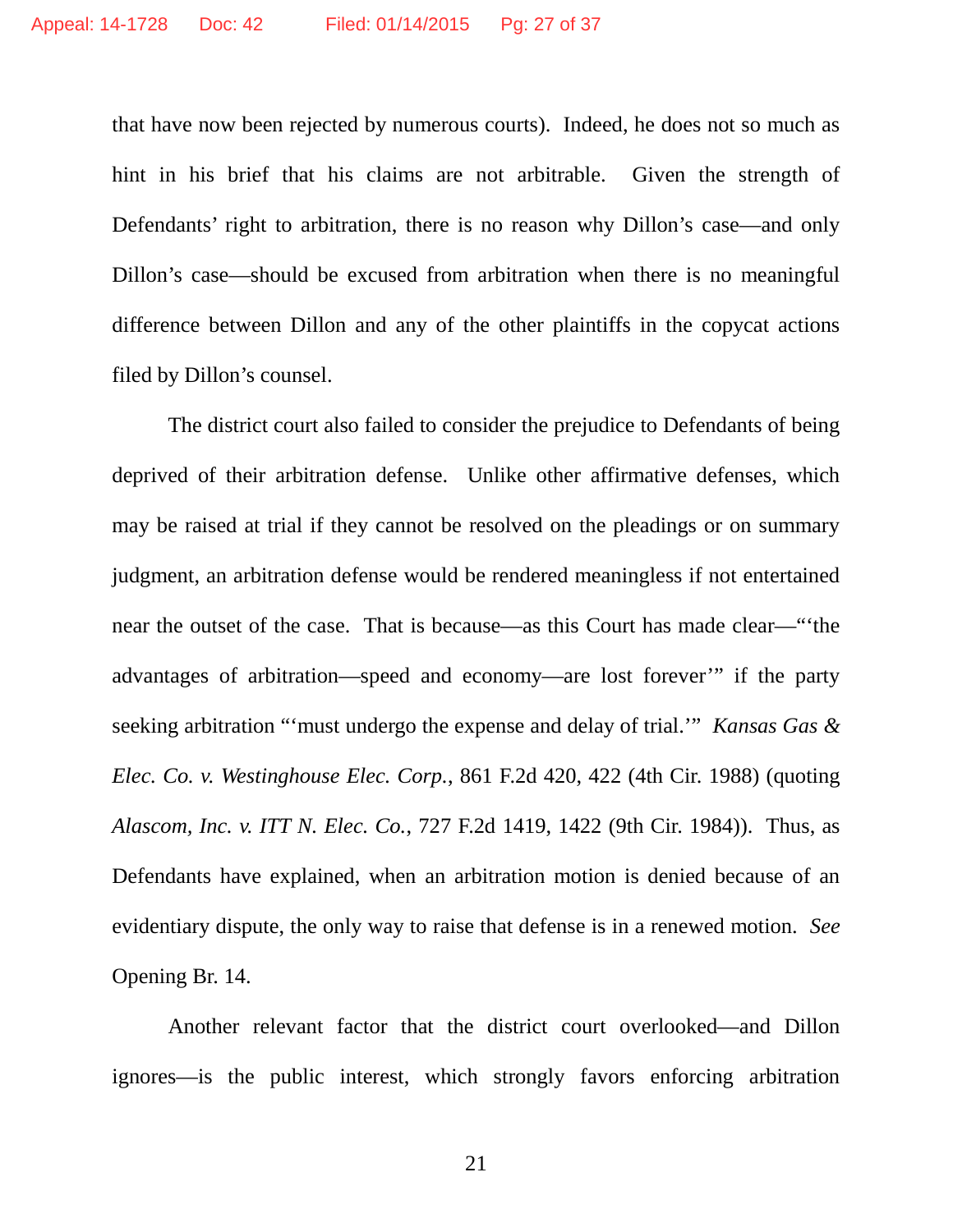agreements. Not only does the FAA embody a strong federal policy in favor of arbitration, but enforcing arbitration agreements also benefits the public by reducing docket congestion, which was one of Congress' principal reasons for enacting the FAA. *See* Opening Br. 35 & n.19.<sup>10</sup>

Moreover, as Defendants have explained (Opening Br. 34-36), the district court failed to give adequate weight to the strong federal policies favoring arbitration and disfavoring waiver of the right to invoke arbitration. The court below paid lip service to the federal policies in favor of arbitration, saying that they "are relevant and have been considered." JA436. But its reasoning contradicts that assertion. The court improperly minimized the importance of Defendants' requests for arbitration merely because they are nonsignatories to the arbitration agreements, saying that "whether there is a potential arbitration is, as to the defendants, just a matter of chance and not a bargained-for right." JA435. The district court thus was mistaken as a matter of federal law: The Supreme Court has

<sup>&</sup>lt;sup>10</sup> Although Dillon purports to represent a class of consumers, his putative class allegations cannot justify keeping his action in court. The Supreme Court has held that "there is no . . . entitlement" to "class proceedings" that could "invalidat[e] private arbitration agreements." *Am. Express*, 133 S. Ct. at 2309-10. And it is obvious that Dillon's putative class could not be certified. To name only one defect with the putative class, the proceedings below confirm that whether absent class members entered into enforceable arbitration agreements would be an individualized issue precluding class certification. *See Lozano v. AT&T Wireless Servs., Inc.*, 504 F.3d 718, 728 (9th Cir. 2007) (affirming district court's denial of class certification because "predominance was defeated" by difficulty of analyzing enforceability of class members' arbitration agreements).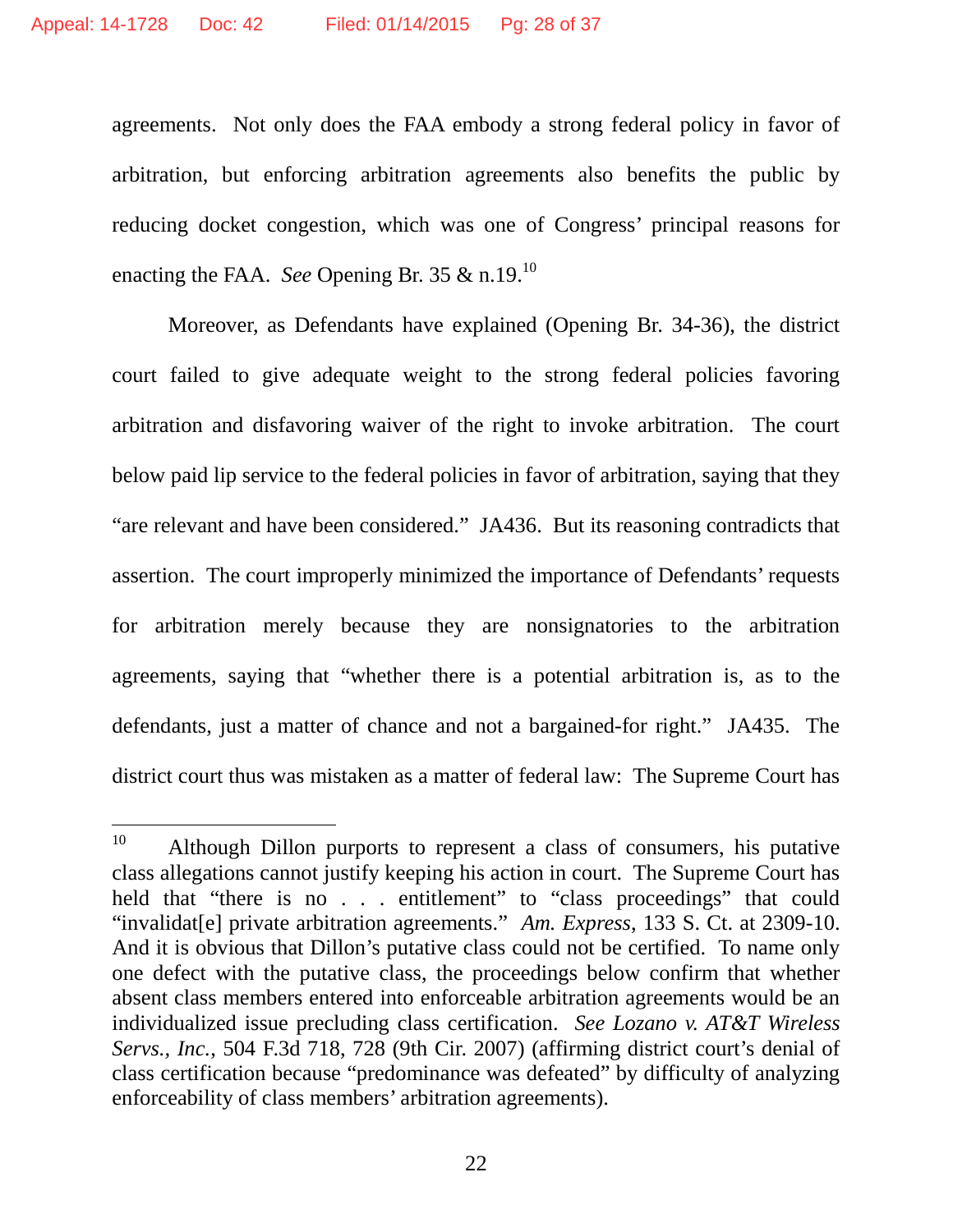made clear that the FAA mandates enforcement of an arbitration agreement not "only for disputes between [the] parties" to that agreement, but also when the arbitration provision is enforceable by (or against) "a third party under state contract law." *Arthur Andersen*, 556 U.S. at 631.

Dillon offers no defense of the district court's reasoning, instead baldly asserting that "Defendants' 'status as nonsignatories' was not the basis for the district court's ruling." Ans. Br. 37. That assertion is belied by the language of the district court's order. Indeed, rather than confront the district court's error, Dillon perpetuates it throughout his brief, quoting the district court's analysis on this point and claiming repeatedly that the fact that Defendants are not parties to the loan agreements supports the district court's decision. *See*, *e.g.*, *id.* at 23, 31, 39, 44, 46.

Finally, Dillon's argument that Defendants "ignore[d] unambiguous rules of evidence" (Ans. Br. 37-38) by not submitting authenticating declarations with their initial arbitration motions misses the mark. As noted above, numerous courts have not insisted on such declarations when, as here, the tendered document is integral to the complaint. *See* page 15, *supra*. And Defendants had a good faith basis for taking the position that Dillon's convenient silence on the authenticity of the tendered loan agreements was insufficient to place their authenticity at issue. *See* pages 16-17, *supra*.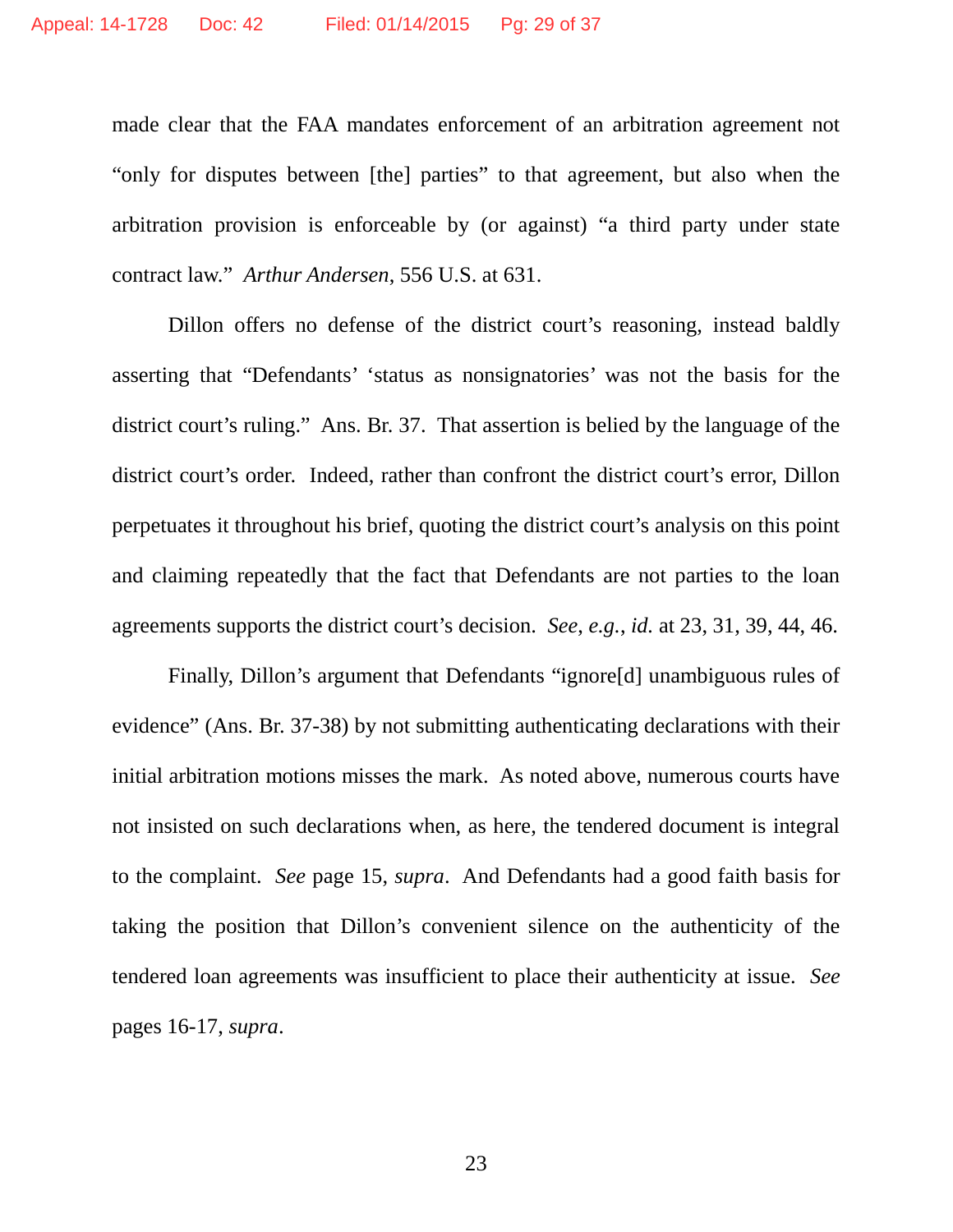### **B. BMO Harris Demonstrated That Its New Evidence Of Dillon's Arbitration Agreement Was Previously Unavailable.**

As BMO Harris explained to the district court, Dillon's lender refused to provide BMO Harris with a declaration prior to the court's denial of Defendants' initial arbitration motions. *See* JA298-302, 351-54, 358-61. It is Dillon, not Defendants, who "impermissibly attempts to re-argue the facts here" by asserting that BMO Harris could have obtained the declaration at the outset of the case. Ans. Br. 49-50. As the record shows (JA359-60), and as the district court acknowledged, BMO Harris "could not obtain that evidence voluntarily" (JA434). Rather, the district court's position—which Dillon parrots in his brief (at 48)—was that, in order to comport with the "due diligence" standard for whether evidence is newly available, BMO Harris was required to halt the proceedings and seek the court's assistance in compelling the lender to provide that evidence. JA434-35.

That position was mistaken. As BMO Harris has explained (Opening Br. 38- 39; JA352), it would have been futile to subpoena Dillon's lender because the lender could invoke tribal immunity and refuse to respond to a subpoena. Dillon does not contest Defendants' explanation of tribal sovereign immunity. *See* Ans. Br. 50. Nor does Dillon dispute Defendants' position that "due diligence does not encompass requiring a party to undertake futile gestures." Opening Br. 39. Instead, Dillon simply asserts that Defendants' position is "incredible" (Ans. Br. 50) and argues that the fact that the lender changed its mind and agreed to provide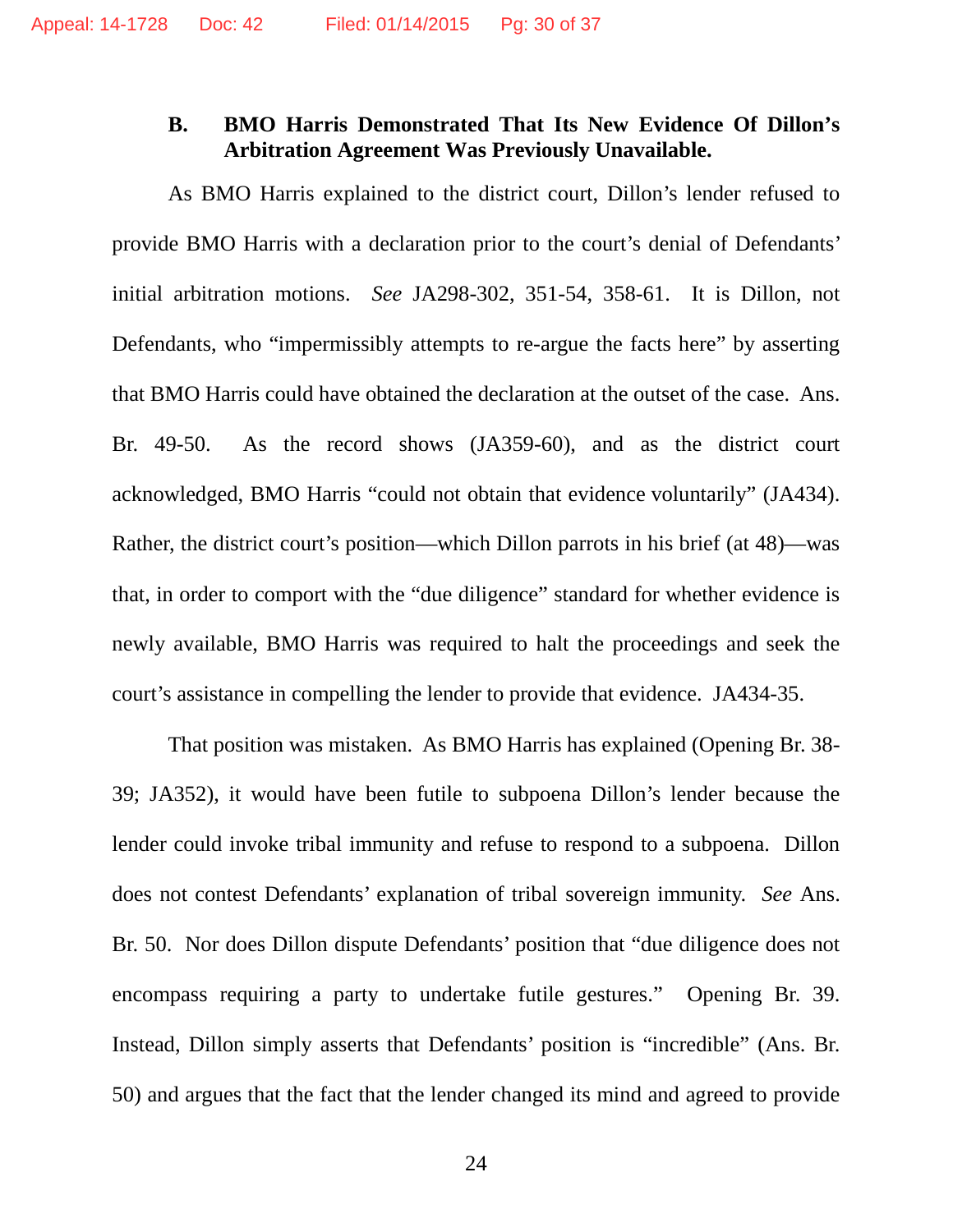a declaration *after* the initial arbitration motions were denied shows that the lender would have been willing to provide the declaration at an earlier time. But again, the record evidence is to the contrary, as the district court acknowledged. *See* JA359-60, 434.

Dillon also argues that BMO Harris failed to act with due diligence because it did not "'mention the lender's lack of cooperation'" to the court prior to the denial of its initial motion to compel arbitration. Ans. Br. 48 (quoting JA434-35). But Dillon fails to explain how bringing up the lender's intransigence would have altered any of the proceedings. When the lender refused to provide a declaration, BMO Harris sought in good faith to secure a ruling as a matter of law based on Dillon's incorporation of the tendered loan agreement in his complaint. Even had BMO Harris mentioned the lender's lack of cooperation and the district court told BMO Harris to subpoena the lender, the end result would have been unchanged the lender would have invoked tribal sovereign immunity and the district court still would have denied BMO Harris's motion for lack of an authenticating declaration.

Dillon further fails to even acknowledge the needless burdens and inefficiencies that would result from his approach. *See* Opening Br. 39-40. BMO Harris would have been required to move to stay the further briefing of its arbitration motion, subpoena the lender, and pursue collateral litigation in a likely futile attempt to enforce that subpoena. It was far more efficient to submit the loan

25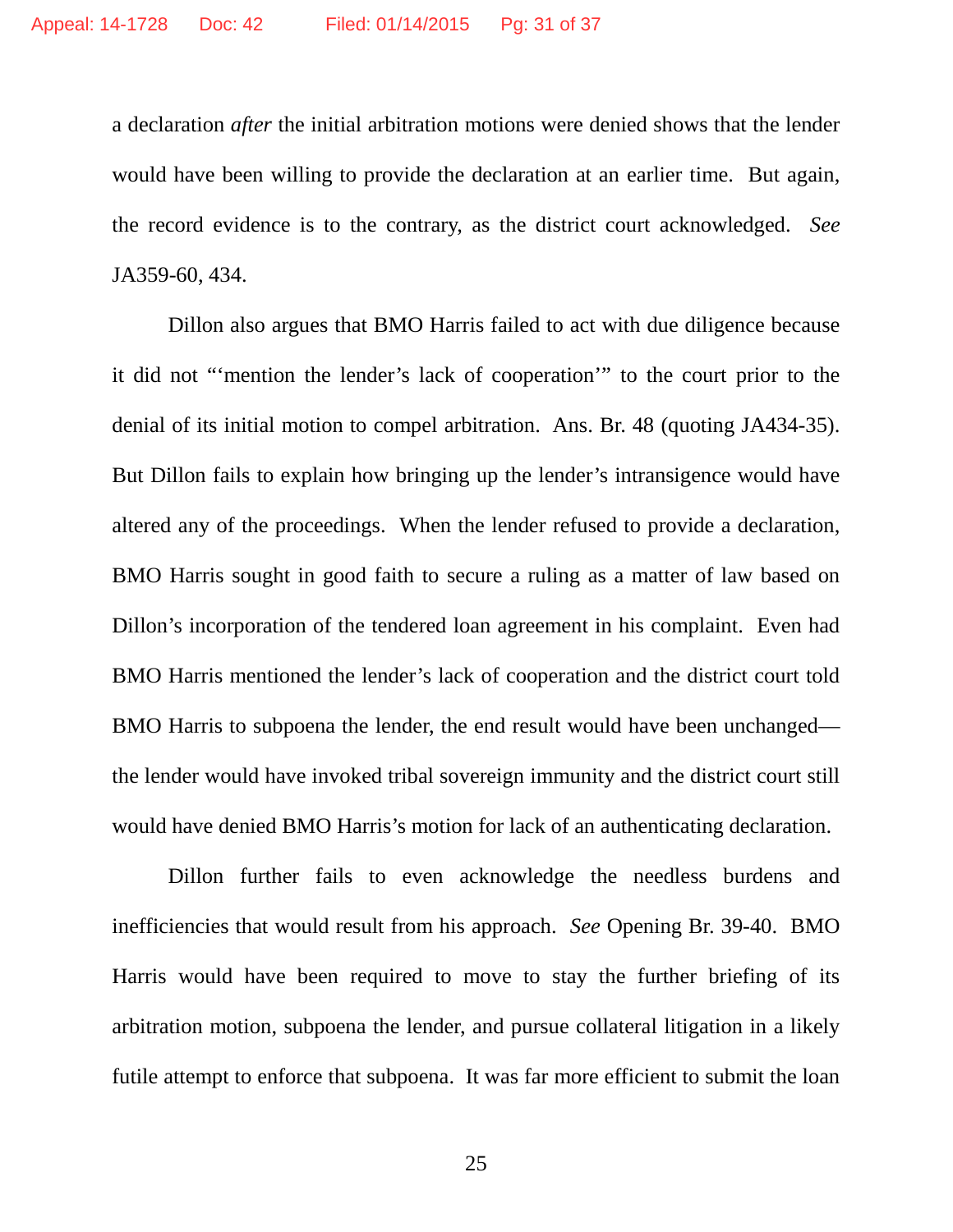agreement without an authenticating declaration from the lender, especially given that Dillon never denied the validity of the agreement or submitted any evidence or testimony to the contrary. Dillon's approach would have led to substantial delay and consumed party and judicial resources for no good reason. And it cannot be reconciled with the FAA's purpose of "mov[ing] the parties to an arbitrable dispute out of court and into arbitration as quickly and easily as possible." *Moses H. Cone*, 460 U.S. at 22.

Finally, Dillon argues that, because "the NACHA Rules ... expressly provide that Originators . . . are required to retain and provide to ODFIs records relating to entries they initiate at the ODFI's request," there is "no plausible explanation as to why potential authentication evidence was not available from [Dillon's lender]." Ans. Br. 50-51. But Dillon's lender *did* provide BMO Harris with records—a copy of Dillon's loan agreement that Dillon now concedes is genuine—which BMO Harris submitted with its initial arbitration motion. *See* JA359. Nothing in the NACHA rules specifies that Dillon's lender also must provide an employee to testify in connection with court proceedings. *See* DE 115- 1, at 2 (2014 NACHA Operating Rules § 2.3.2.5). And in any event, BMO Harris did request that testimony—and was unable to obtain it for use in connection with its initial motion to compel arbitration. JA359.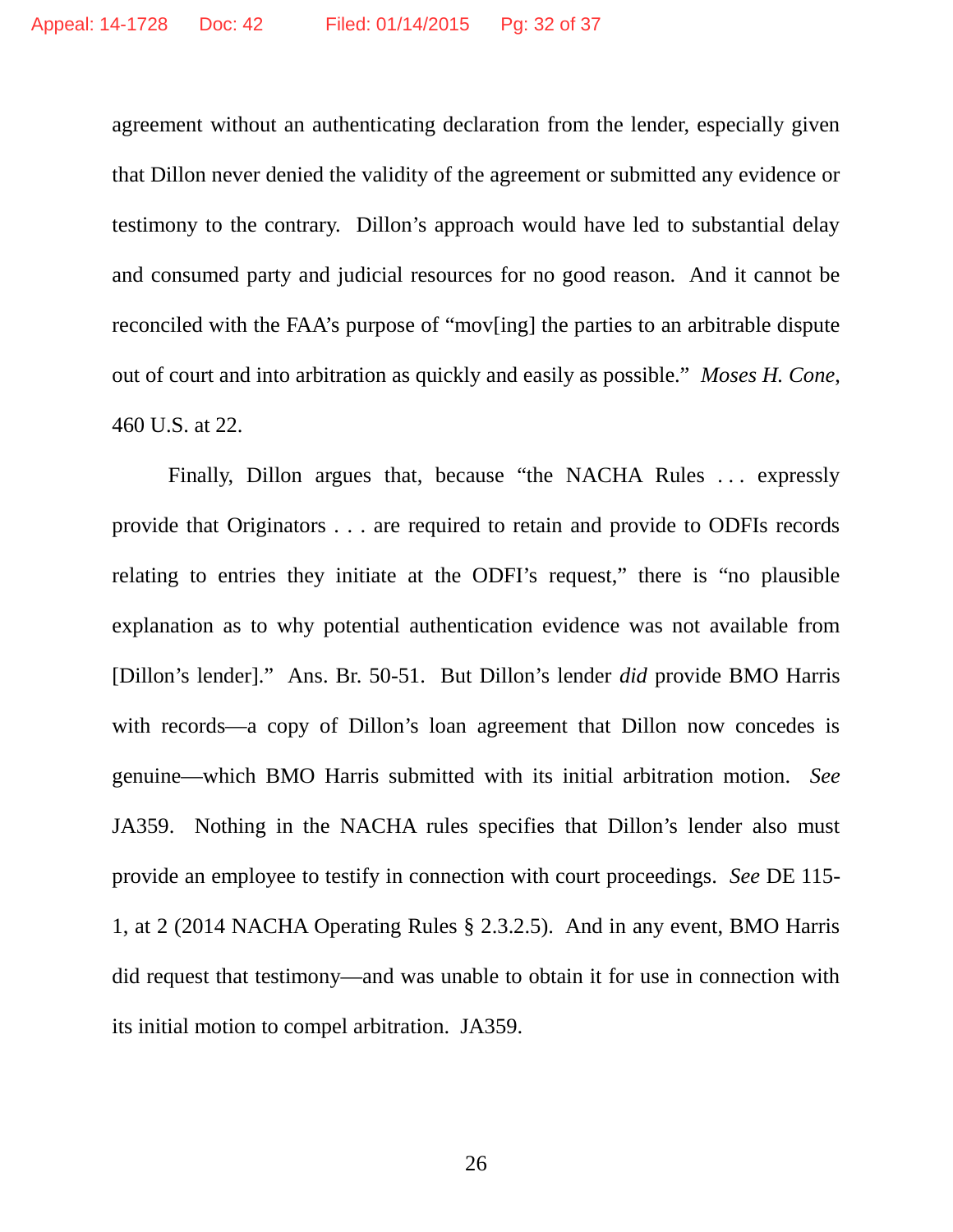## **CONCLUSION**

The Court should vacate the district court's order denying Defendants' renewed motions to enforce Dillon's arbitration agreements and remand the case for further proceedings, so that arbitration may be compelled pursuant to those agreements.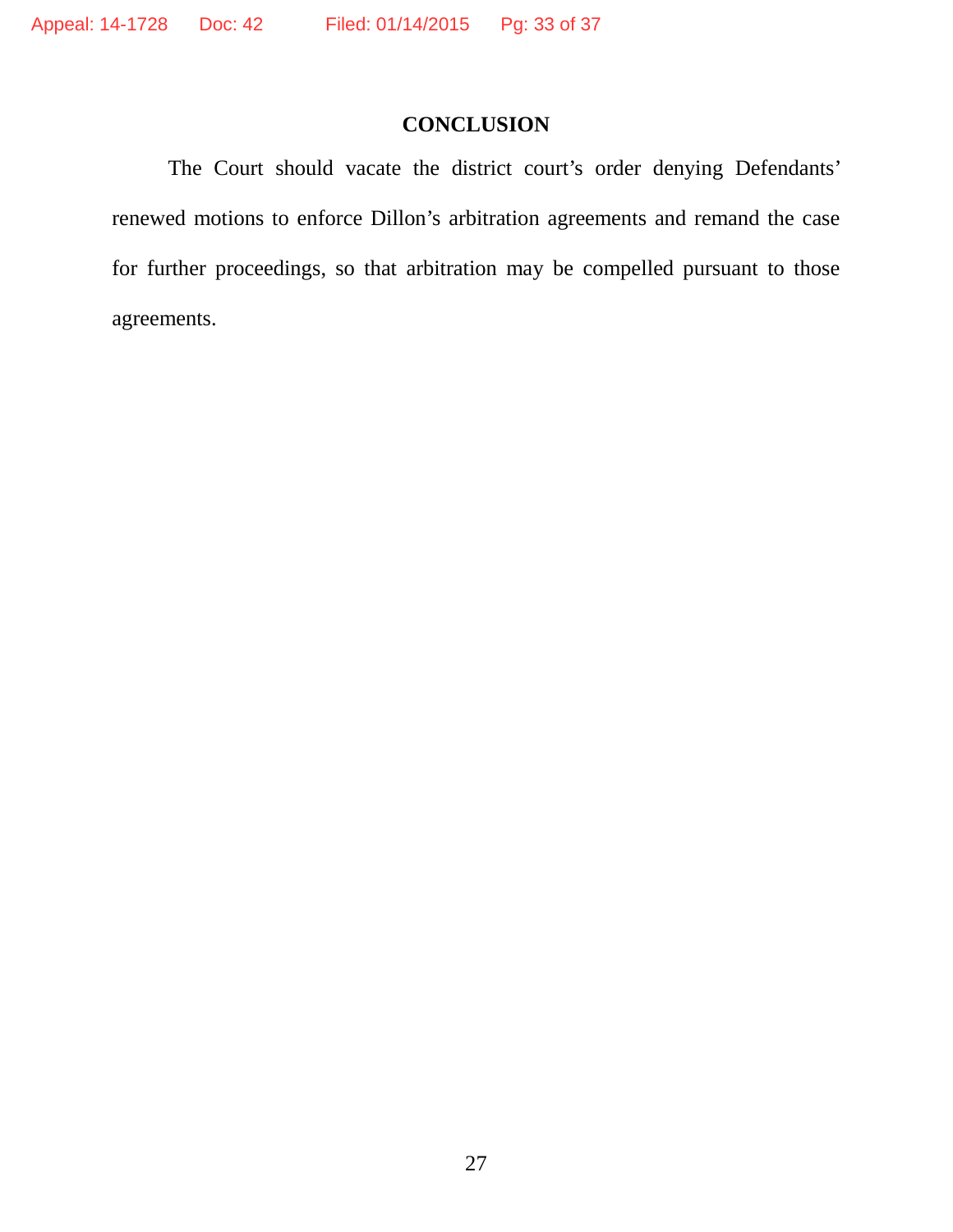Dated: January 14, 2015 Respectfully submitted,

#### MAYER BROWN LLP

*/s/ Leslie Sara Hyman* Eric A. Pullen Leslie Sara Hyman Etan Tepperman PULMAN, CAPPUCCIO, PULLEN, BENSON & JONES, LLP 2161 NW Military Highway, Suite 400 San Antonio, TX 78213 Telephone: (210) 222-9494 Facsimile: (210) 892-1610 epullen@pulmanlaw.com lhyman@pulmanlaw.com etepperman@pulmanlaw.com

Reid C. Adams, Jr. Garth A. Gersten Jonathan R. Reich WOMBLE CARLYLE SANDRIDGE & RICE, LLP One West Fourth Street Winston-Salem, NC 27101 Telephone: (336) 721-3600 Facsimile: (336) 721-3660 cadams@wcsr.com ggarth@wscr.com jreich@wscr.com

*Attorneys for Defendant-Appellant Generations Federal Credit Union* */s/ Kevin Ranlett* Kevin Ranlett MAYER BROWN LLP 1999 K Street, N.W. Washington, D.C. 20006 Telephone: (202) 263-3000 Facsimile: (202) 263-3300

Lucia Nale Debra Bogo-Ernst MAYER BROWN LLP 71 South Wacker Drive Chicago, IL 60606 Telephone: (312) 782-0600 Facsimile: (312) 701-7711

Mary K. Mandeville ALEXANDER RICKS PLLC 2901 Coltsgate Road, Suite 202 Charlotte, N.C. 28211 Telephone: (704) 200-2635 Facsimile: (704) 365-3676

*Attorneys for Defendant-Appellant BMO Harris Bank, N.A.*

#### BRYAN CAVE LLP

*/s/ Eric Rieder*

Eric Rieder 1290 Avenue of the Americas, 35th Floor New York, NY 10104 Phone: (212) 541-2057 erieder@bryancave.com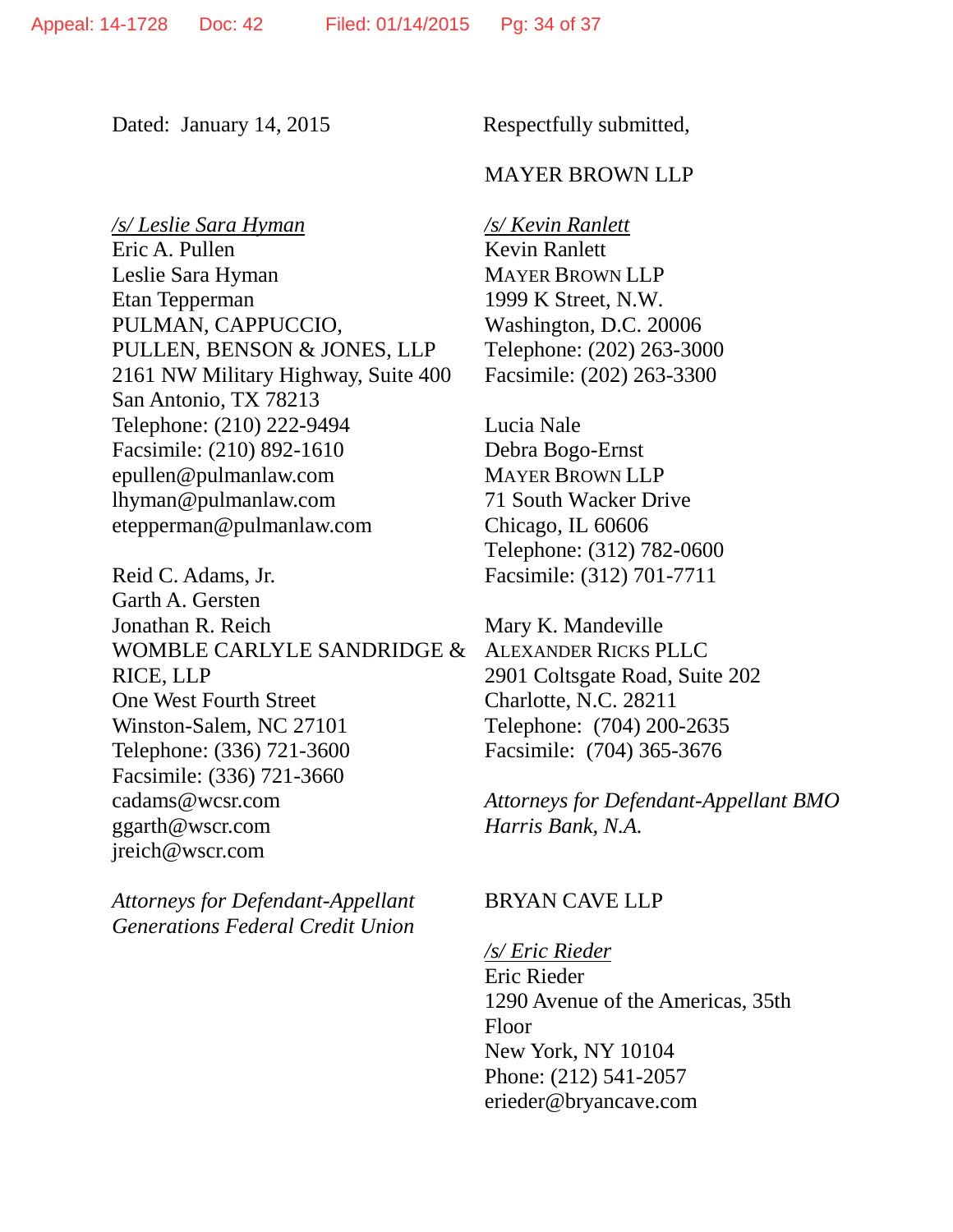Michael P. Carey 1201 W. Peachtree St., N.W. Suite 1400A Atlanta, Georgia 30309 Phone: (404) 572-6863 Fax: (404) 420-0863 michael.carey@bryancave.com

Mark Vasco One Wells Fargo Center 302 S. College Street, Suite 3400 Charlotte, NC 28202 Phone: (704) 749-8930 Fax: (704) 749-8990 mark.vasco@bryancave.com

*Attorneys for Defendant-Appellant Bay Cities Bank*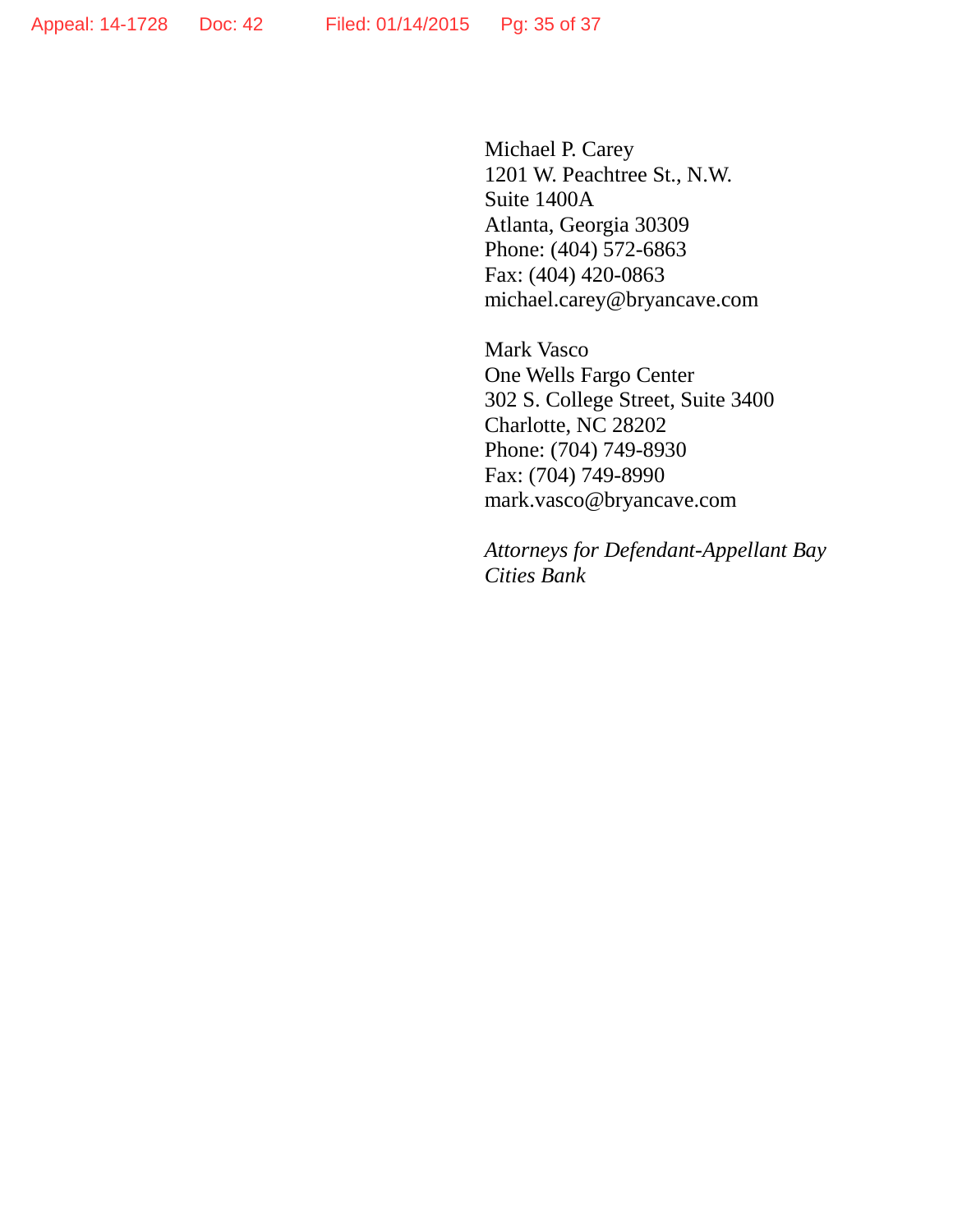#### **UNITED STATES COURT OF APPEALS FOR THE FOURTH CIRCUIT**

No. 14-1728 Caption: James Dillon v. BMO Harris Bank, N.A., et al.

#### **CERTIFICATE OF COMPLIANCE WITH RULE 28.1(e) or 32(a)**

Type-Volume Limitation, Typeface Requirements, and Type Style Requirements

1. **Type-Volume Limitation:** Appellant's Opening Brief, Appellee's Response Brief, and Appellant's Response/Reply Brief may not exceed 14,000 words or 1,300 lines. Appellee's Opening/Response Brief may not exceed 16,500 words or 1,500 lines. Any Reply or Amicus Brief may not exceed 7,000 words or 650 lines. Counsel may rely on the word or line count of the word processing program used to prepare the document. The word-processing program must be set to include footnotes in the count. Line count is used only with monospaced type.

This brief complies with the type-volume limitation of Fed. R. App. P. 29(d) and  $32(a)(7)(B)$  because:

- $\boxtimes$  this brief contains 6,940 [*state number of*] words, excluding the parts of the brief exempted by Fed. R. App. P. 32(a)(7)(B)(iii), *or*
- ☐ this brief uses a monospaced typeface and contains [*state number of*] lines of text, excluding the parts of the brief exempted by Fed. R. App. P.  $32(a)(7)(B)(iii)$ .
- 2. **Typeface and Type Style Requirements:** A proportionally spaced typeface (such as Times New Roman) must include serifs and must be 14-point or larger. A monospaced typeface (such as Courier New) must be 12-point or larger (at least 10½ characters per inch).

This brief complies with the typeface requirements of Fed. R. App. P. 32(a)(5) and the type style requirements of Fed. R. App. P. 32(a)(6) because:

- $\boxtimes$  this brief has been prepared in a proportionally spaced typeface using Microsoft Word 2007 [*identify word processing program*] in 14-point Times New Roman [*identify font size and type style*]; **or**
- ☐ this brief has been prepared in a monospaced spaced typeface using [*identify word processing program*] in [*identify font size and type style*].

/s/ Kevin Ranlett

Attorney for Defendant-Appellant BMO Harris Bank, N.A. Dated: January 14, 2015